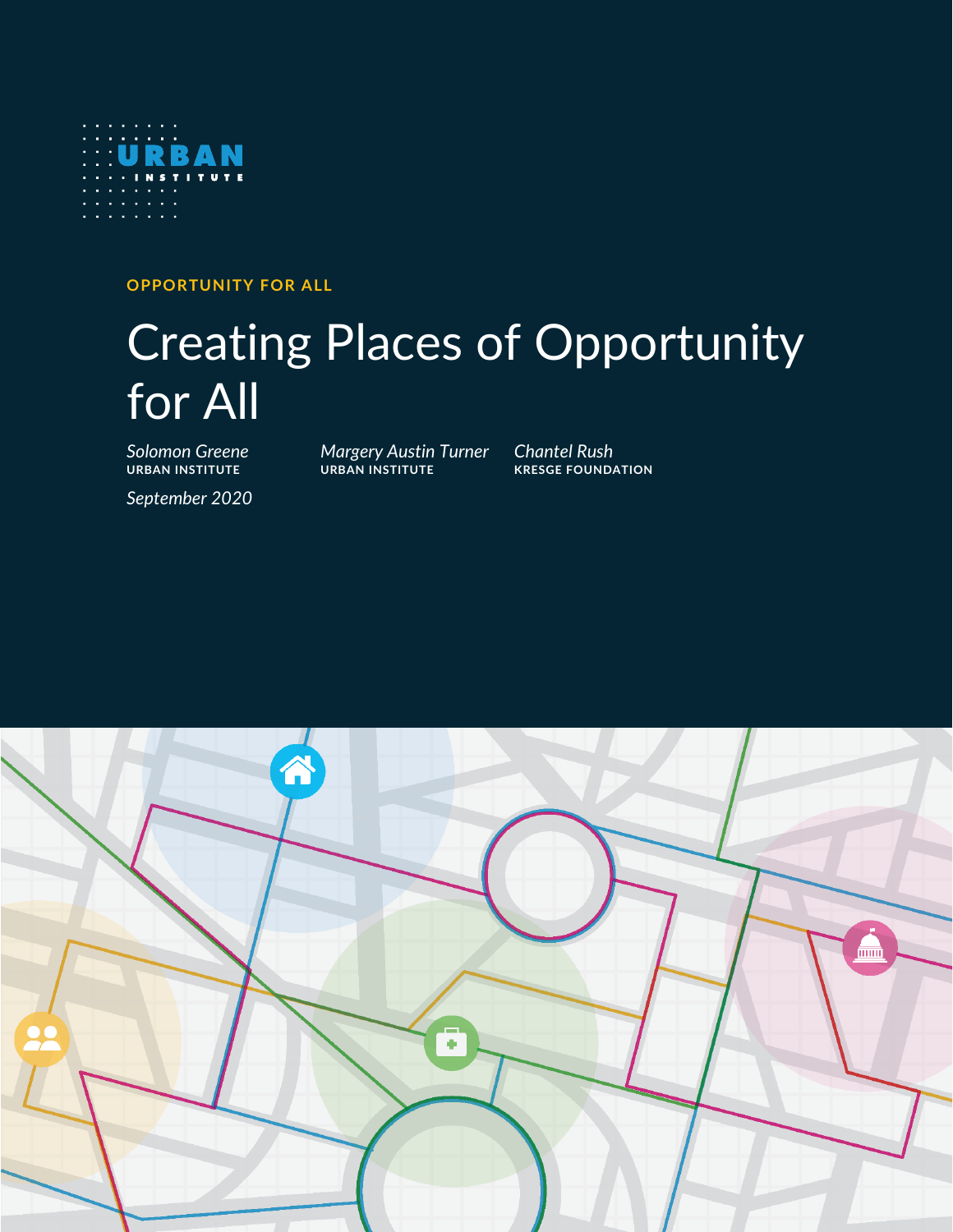The **Opportunity for All** project is based on a simple premise: every family should live in a neighborhood that supports their well-being and their children's ability to thrive. But today, too many families, particularly families of color, live in neighborhoods that have suffered from decades of disinvestment, have been displaced from neighborhoods that are revitalizing, and are excluded from neighborhoods with opportunity-enhancing amenities. Racist public policies have created and reinforced this uneven landscape, but better policies can instead support fairer and more just access to opportunity. The federal government has a particularly important role because of the scale of its resources and its ability to level the playing field across places.

In this essay series, Urban Institute scholars, community leaders, and national experts are working together to explore how the federal government can help all neighborhoods become places of opportunity and inclusion. Although these essays address multiple policy areas, they all aim to end the systems that tie Americans' chances of success to their race or the place they grow up.

# **M**

ore than 50 years ago, Congress passed the Fair Housing Act to tear down the barriers that created separate and unequal neighborhoods in the United States. The bill's sponsors acknowledged that both public policies and private discrimination drew impenetrable racial lines determining who has access to opportunity and where those

opportunities exist. At the time, American cities were almost completely racially segregated: 93 percent of Black residents would have needed to move for the nation's largest metropolitan areas to become fully integrated. $^1$  Many studies at the time found that Black households lived in neighborhoods that had higher rates of poverty and concentrated disadvantage than white households, even after controlling for income and housing costs. $2$  All of this factored into Congress's decision to adopt the Fair Housing Act in 1968 to outlaw discrimination in housing, reverse patterns of residential segregation, and create "truly integrated and balanced living patterns."<sup>3</sup>

Despite limited progress, the geography of opportunity hasn't improved much in America's cities and metropolitan areas since then. $4$  Although levels of racial segregation have generally declined across most of the country, many metropolitan areas remain as racially segregated as they were in the middle of the 20th century, and most have actually become more segregated by income.<sup>5</sup> The concentration of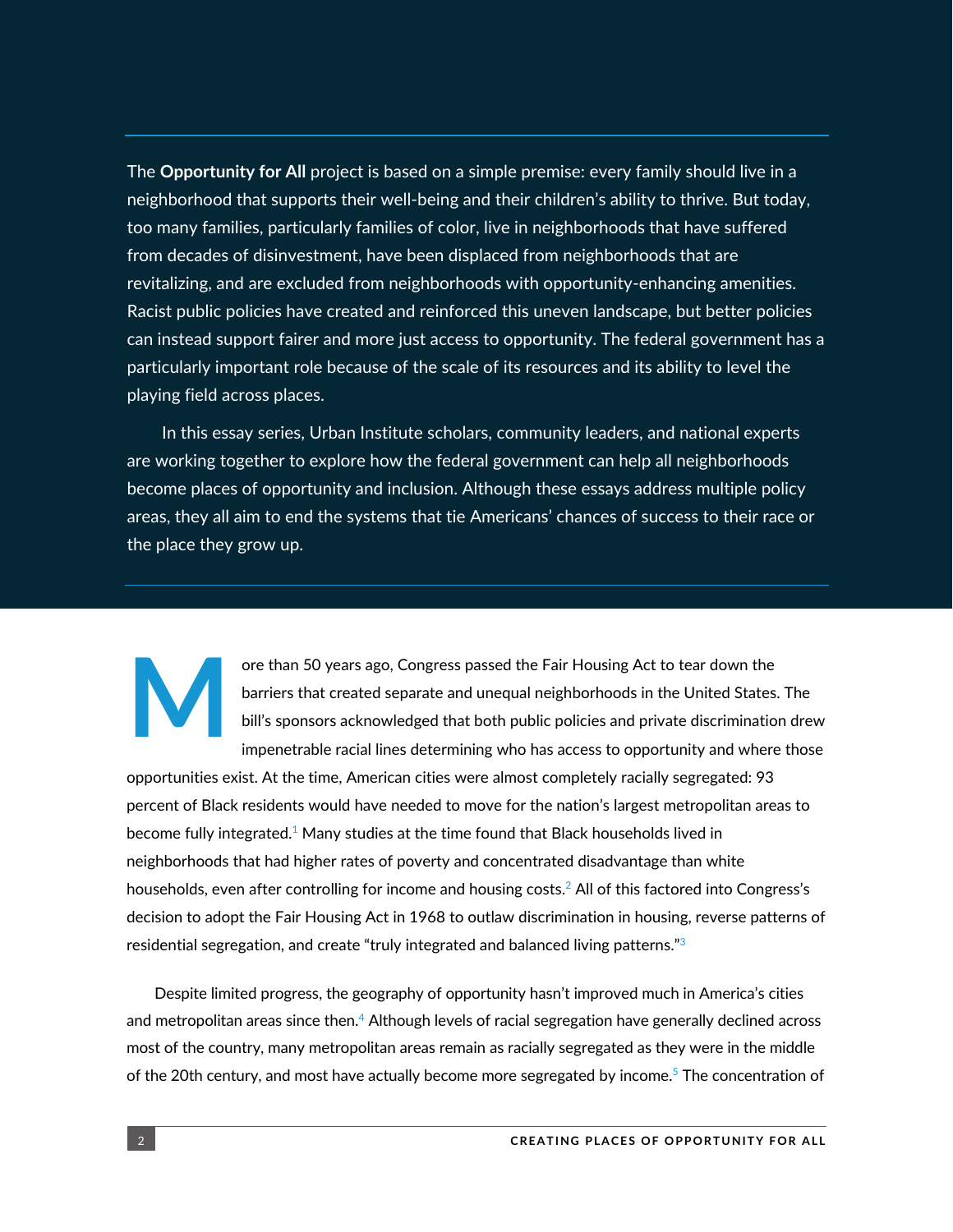people of color in neighborhoods with high levels of poverty and distress has also worsened since the Great Recession.<sup>6</sup> Across the US, one in four Black households and one in six Latino households live in high-poverty neighborhoods compared with just one in thirteen white households. $^7$ 

The lack of significant progress is not because of any innate failure or flaw in the Fair Housing Act or in any other civil rights statute adopted in response to nation's entrenched racial divides. Rather, the federal government has consistently failed to rigorously enforce these laws, and when it has enforced them, it has mostly limited its scope to addressing overt discrimination. ${}^{8}$  At the same time, a host of other federal policies (including highway construction and urban renewal) have continued to reinforce separate and unequal neighborhoods and widen racial disparities, undermining the federal government's civil rights laws and aspirations for fairer and more-just access to opportunities. $^9$ 

The cumulative effects of these policy decisions are vividly seen and painfully felt today. Communities of color have been ravaged by both the health risks and economic fallout of the COVID-19 pandemic.<sup>10</sup> Recent research suggests that because segregation concentrates people of color in underresourced and hazardous neighborhoods, metropolitan regions with greater racial segregation are showing wider disparities in COVID-19-related cases and deaths than are less segregated regions.<sup>11</sup> Moreover, rates of police violence and mass incarceration track stubborn patterns of racial segregation and disinvestment from Black and brown neighborhoods, putting people and families at terrible risk and blocking their prospects for economic and social well-being.<sup>12</sup>

Because public policies helped create these equity gaps, they can and should close them. The federal government can play a particularly potent role: it already has a range of civil rights, fair housing, and environmental justice laws creating authority to act but awaiting the will and resources to do so. It can help level the playing field across cities and regions and ensure that fair access to opportunity exists everywhere in the US. And only the federal government manages the public budget and scale of resources necessary to reverse long-standing inequities in access to capital, services, and opportunities across our nation's neighborhoods. So how can we get started?

In the Opportunity for All project, Urban Institute scholars have partnered with community leaders and national experts to produce a set of idea essays that offer several paths forward. Although these essays multiple policy areas ranging from criminal justice to zoning laws, they all aim to end the systems that tie Americans' chances of success to their race or the place they grow up.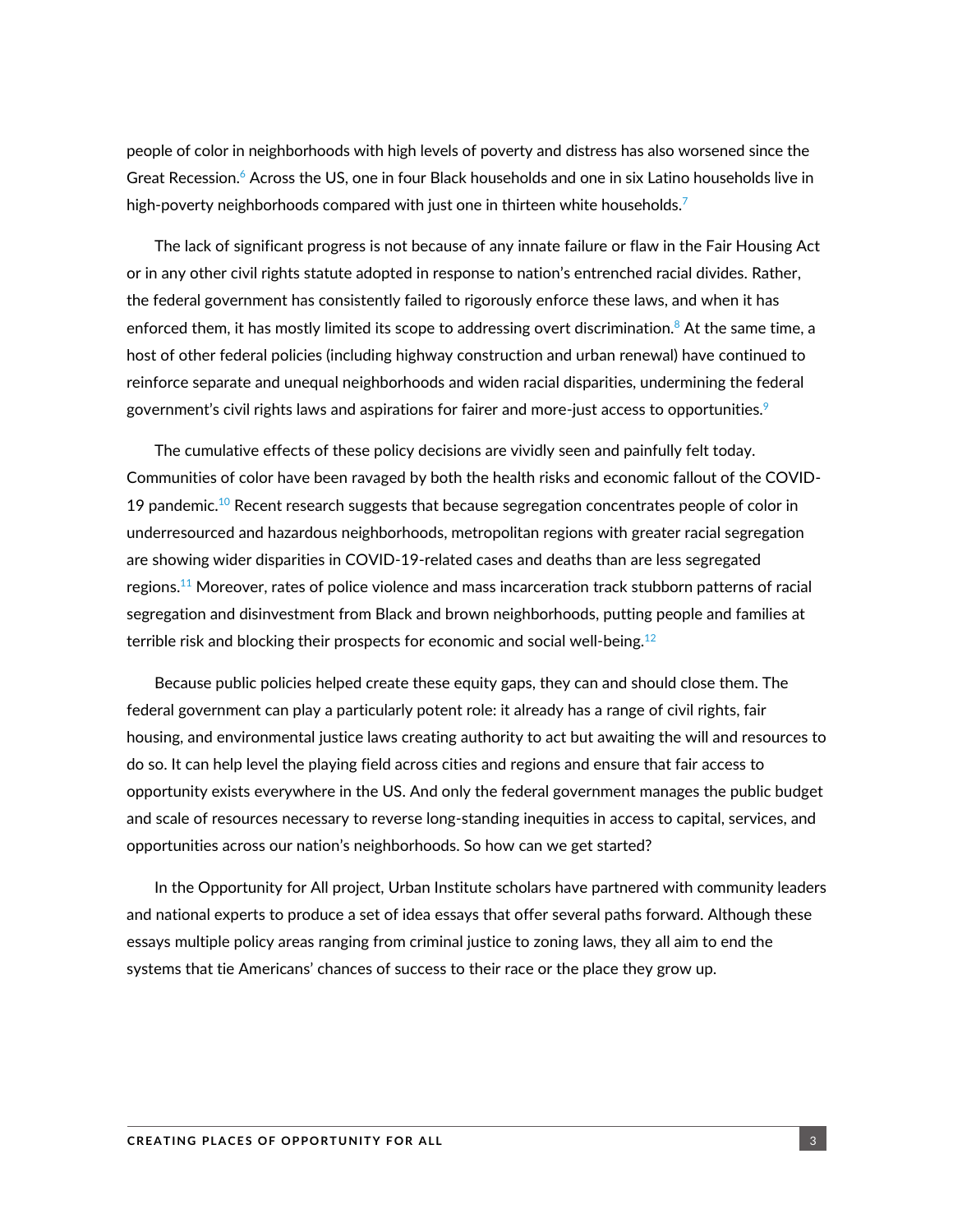### The Federal Role in Creating and Perpetuating Separate and Unequal Neighborhoods

America's separate and unequal neighborhoods did not evolve naturally and did not result from unfettered market forces. Rather, they reflect plans, policies, and practices of racial exclusion and disinvestment that were primarily directed at Black people and that laid the foundation for segregation among other racial and ethnic groups. $^{13}$  Federal policy has played a central role in creating and perpetuating residential segregation throughout the country, blocking Black people's access to wellresourced and opportunity-rich neighborhoods while contributing to the disinvestment and neglect of neighborhoods in which Black people and other people of color live.

Early in the 20th century, as millions of Black people migrated from the rural south to the industrial cities of the Northeast and Midwest, they were constrained to designated neighborhoods, mostly those in central cities, by local ordinances, restrictive covenants, and violence. After World War II, as the nation's renewed economic prosperity fueled the growth of suburban communities, federal policies governing home-mortgage lending combined with these local policies and prevailing real estate practices to exclude Black families from most burgeoning suburban communities and deny loans to residents of the neighborhoods they occupied. $^{14}$ 

At the same time, the siting of federally subsidized rental housing further established starkly segregated living patterns. In fact, at its inception, federally subsidized housing was legally required to be segregated by race: public housing developments built in Black neighborhoods (and sometimes in undeveloped areas on the edge of town) were constructed exclusively for occupancy by Black people.<sup>15</sup> Federal transportation investments also reinforced residential segregation, facilitating automobile access among residents of the growing, predominantly white suburbs while constructing inner-city highways that cut through existing neighborhoods, often creating physical barriers that blocked Black communities' access to downtown areas and other centers of economic opportunity. $^{16}$ 

The segregation of neighborhoods and the denial of capital along racial lines fueled the geographic concentration of poverty, disinvestment by both public and private institutions, and worsening neighborhood distress.<sup>17</sup> The federal government responded to inner-city distress with the Urban Renewal program, which often exacerbated the problem. Cities with Urban Renewal funding used eminent domain to condemn and raze housing and other properties in poor neighborhoods occupied by Black people and businesses and then redevelop the land in accordance with city plans. Some residents were moved to newly constructed public housing, often built in isolated or undesirable areas, creating new neighborhoods of concentrated poverty and distress. $^{18}$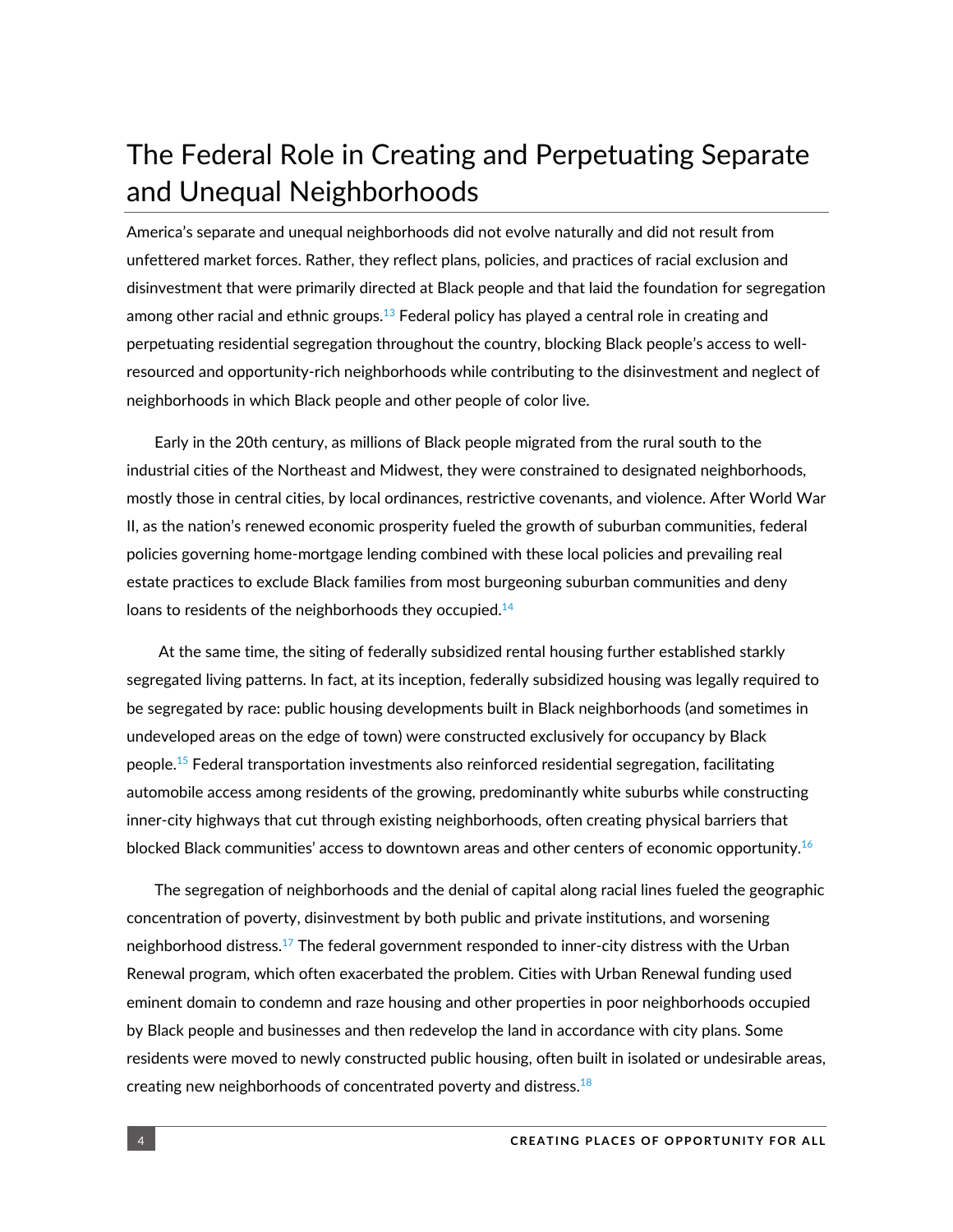Before Congress passed the Fair Housing Act in April 1968, it was common (and legal in most states) for real estate agents, banks, landlords, and entire communities to discriminate against people of color and limit their housing options. That legislation prohibited racial discrimination in the rental, sale, or financing of housing and created new tools to combat discrimination. These protections significantly reduced the most blatant forms of discrimination against both renters and homebuyers. Nonetheless, discrimination in housing and lending markets persists and continues to evolve in ways that can be harder to detect and combat, such as agents showing fewer units to well-qualified minority homeseekers or relying on algorithms with built-in biases to screen applicants. $^{19}$ 

Moreover, although discrimination remains a serious problem, it alone does not account for the high levels of segregation that persist today. And prohibiting individual acts of discrimination cannot, on its own, reverse entrenched patterns of residential segregation. $^{20}$  But the Fair Housing Act did more than prohibit discrimination in housing market transactions. It also required that federal housing and community development funds be used to "affirmatively further fair housing" and thus work to reverse racial segregation and expand access to opportunity for protected groups. However, this requirement has been inconsistently and weakly enforced. In 2015, the US Department of Housing and Urban Development adopted a rule that, for the first time, rigorously enforced that requirement, but this effort was subsequently suspended, and the current administration recently announced its abandonment. $21$ 

#### Place Matters—Now More Than Ever

A growing body of research demonstrates that neighborhoods matter for children's long-term success across a broad range of life outcomes. $^{22}$  Chetty and Hendren find that every year of exposure to a more opportunity-rich community further improves a child's chances of economic success as an adult. Public health researchers have demonstrated the independent effect of neighborhood environments across several health outcomes such as asthma and heart disease. $^{23}$  The Center on Society and Health finds that life expectancies can differ by as much as 20 years between rich and poor neighborhoods within the same city. $^{24}$  And the effects of growing up in a poor neighborhood are passed on from generation to generation: research has shown that the neighborhood a parent grows up in influences his or her children's prospects to perform well in school, earn a decent income, and build wealth. $^{25}$ 

Because race and place are so tightly connected in the United States, neighborhood disparities in access to opportunity create and widen disparities across racial and ethnic groups. Black and Latino households live in neighborhoods with fewer job opportunities, lower-performing schools, and higher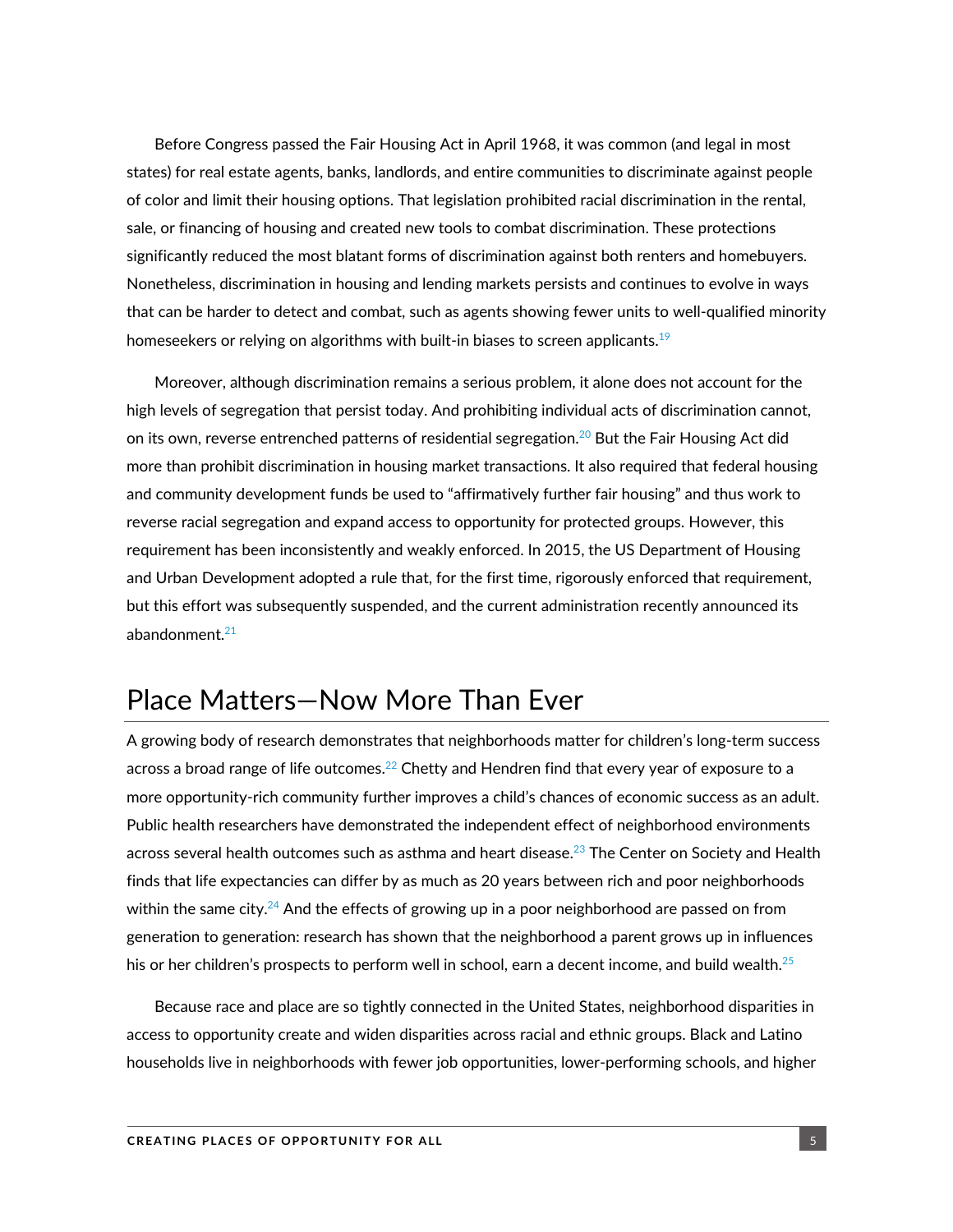rates of exposure to environmental toxins than white households across metropolitan areas in the United States, and these disparities are worse in more segregated cities and regions.<sup>26</sup> Chetty and colleagues show that children who grow up in more racially segregated metropolitan areas have lower levels of economic mobility.<sup>27</sup> Acs and colleagues find that more racially and economically segregated regions tend to have lower incomes and educational attainment and higher homicide rates than less segregated ones.<sup>28</sup> Residential segregation imposes heavy costs on our nation's cities and regions, especially for Black and Latino residents.

While the research literature on segregation and neighborhood disparities documents how much "place matters" in contemporary US society, the COVID-19 pandemic and its economic fallout make it painfully apparent. Black and brown people are getting sick and dying, losing employment income, and suffering from food and housing insecurity at higher rates than white people. $^{29}$  And we are seeing growing evidence that that both the health and economic consequences of pandemic are affecting neighborhoods differently based on their racial composition.<sup>30</sup> For example, researchers at Drexel University found that in Philadelphia, "neighborhoods with the highest levels of residential segregation are more likely to have structural characteristics that increase likelihood of exposure, community transmission, and mortality [of COVID-19], making segregation a fundamental driver of racial inequities. $"^{31}$  In Fresno, high rates of COVID-19 exposure and transmission follow a familiar northsouth divide based on race. $32$  In Chicago, recent research has shown that the share of African American residents in an neighborhood has an independent effect on the COVID-19 death rate as a result of spatial patterns of "racial inequality and social exclusion that existed before the COVID-19 crisis." $^{33}$  Across these cities, disparities in COVID-19's effects are driven by structural barriers and neighborhood-level conditions, including overcrowded and substandard housing, lack of health insurance, limited access to employment opportunities, and poor transportation options. $34$ 

Segregation and concentrated poverty also contribute to systemic racism in our justice systems (and vice versa). Recent research suggests that racial segregation contributes to police violence against and higher incarceration rates for Black men, because it reinforces disparities in neighborhood services and implicit bias in justice systems.<sup>35</sup> Conversely, overpolicing, racial profiling, and high rates of incarceration in Black neighborhoods block people's prospects for economic advancement and reinforce patterns of segregation.<sup>36</sup> According to Yale Law Professor Monica Bell, "there is a mutually constitutive relationship between daily practices of urban policing and residential segregation, a relationship of mutual reproduction."<sup>37</sup>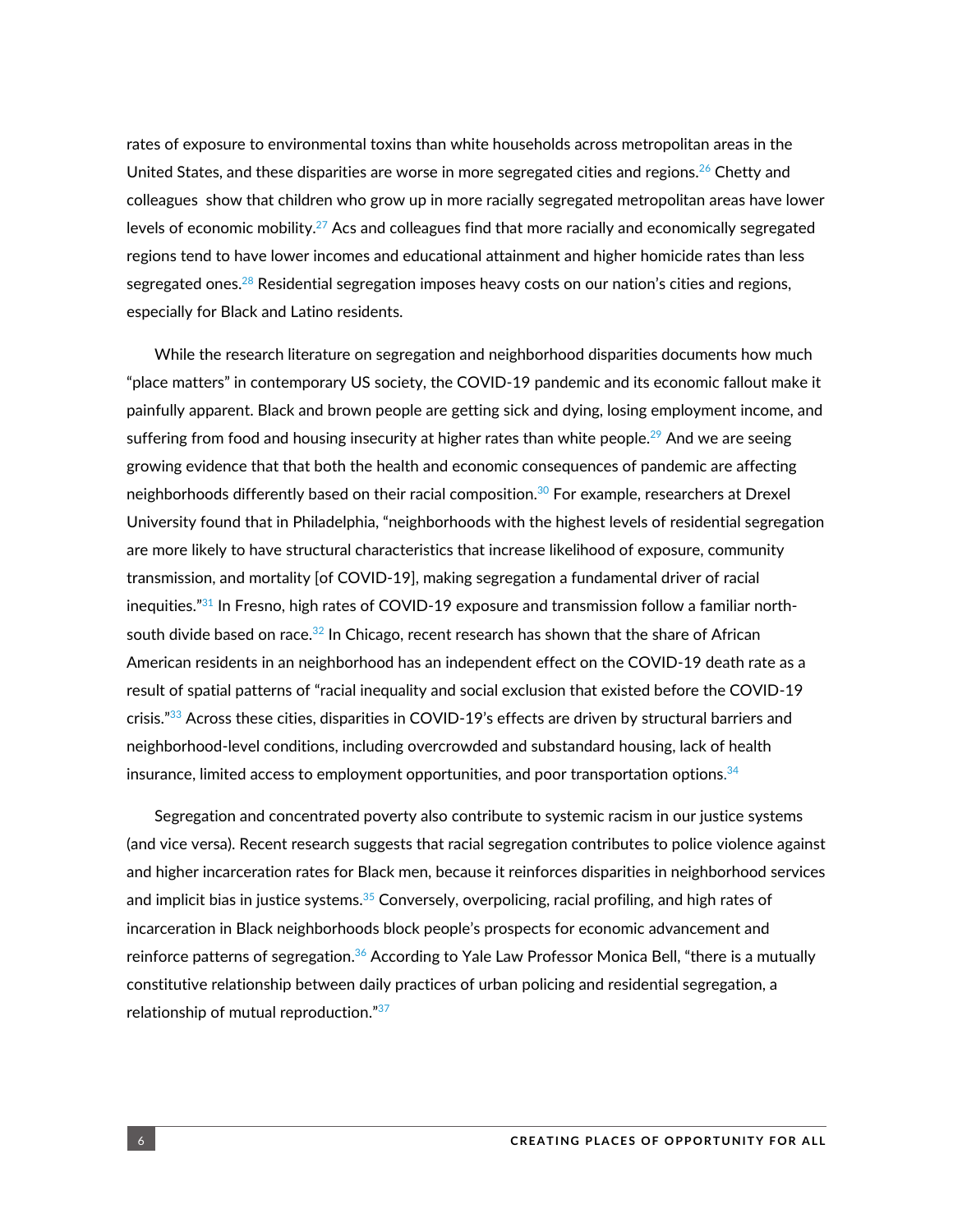## How the Federal Government Can Help Create Places of Opportunity for All

Although these patterns of racial segregation, neighborhood disparities, and concentrated disadvantage can seem both insurmountable and self-perpetuating, it is possible to reverse them. $^{38}$ We have rigorous evidence not only about how much place matters but also about policies that help sever the link between place, race, and opportunity; such policies include robust housing mobility programs and comprehensive investments that make communities healthier and safer.<sup>39</sup> Unfortunately, most of the work testing and implementing these interventions has so far relied on support from philanthropy and local governments. $^{40}$  And these interventions are often implemented piecemeal, focusing on a single place or a narrow set of policy domains rather than addressing the fundamental challenge that opportunities for health, safety, education, and work are unevenly distributed within all cities and regions in the US. $^{41}$ 

As many of the essays in this series discuss, the federal role in reversing patterns of segregation and disinvestment has been both weak and unsteady. When federal policy has paid attention to "place," it has often used major regional investments and redistribution efforts to close gaps in access to opportunity between regions. $^{42}$  These efforts are important: persistent economic, capital, and opportunity gaps between regions impede economic efficiency and prosperity and create social and racial inequities.<sup>43</sup> And much more needs to be done to close the widening gulf between dynamic and stagnant regional economies, including reincorporating geographic factors into federal policies across domains.<sup>44</sup>

However, as wide as the gaps in access to opportunity are between regions, they are even wider *within* them. One recent study focusing on child opportunity finds that although that opportunity varies across metropolitan areas, even wider inequities exist between neighborhoods within metropolitan areas. $^{45}$  It concludes that "within a given metro area, children who live only short distances apart often experience completely different worlds of neighborhood opportunity. Only 9% of the variation in neighborhood opportunity for children happens between metros while 91% happens within metros." And just as *interregional* disparities in access to opportunity impose profound economic and social costs and hold us back as a nation, so do *intraregional* ones.<sup>46</sup>

The essays in this series envision a more robust federal role in closing neighborhood-level disparities within our nation's cities and regions, and they offer concrete and evidence-based strategies for doing so. They all recognize that today, too many families, particularly families of color, live in neighborhoods that have suffered from decades of disinvestment and are excluded from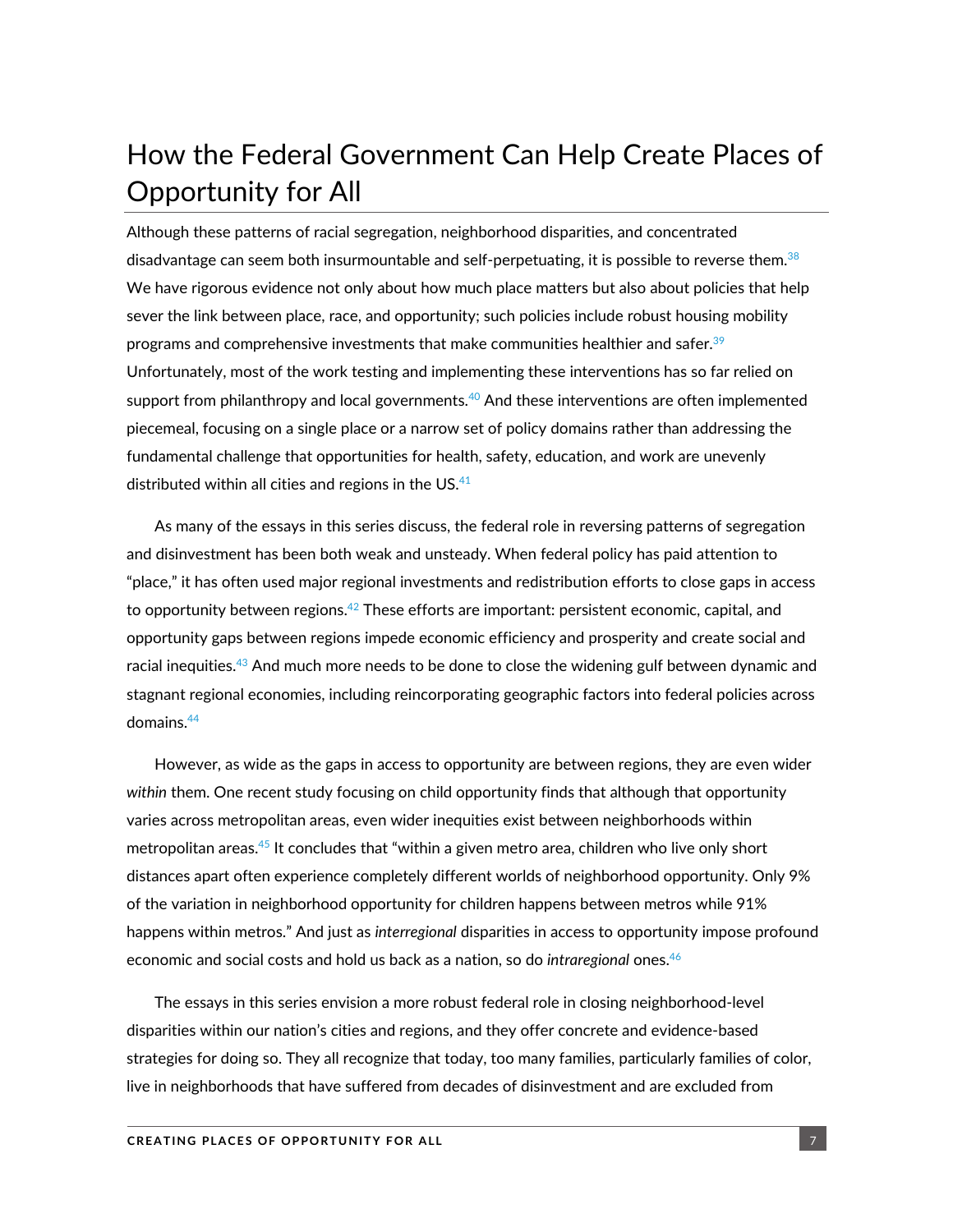neighborhoods that offer opportunity-enhancing resources and amenities. And they highlight that in recent years, we've seen widespread displacement of people of color, immigrants, and families with low incomes from neighborhoods facing gentrification pressures and cities facing growing housing affordability challenges.

This moment provides a critical opening for the federal government to play a more robust role in addressing structural racism and creating sustainable and equitable pathways to economic mobility. To do so, federal policy should apply a place-conscious framework to its work with neighborhoods, cities, and regions:

- Invest in assets (such as schools, safety, and the environment) that restore and support wellbeing and economic mobility in distressed and disinvested neighborhoods so every neighborhood becomes a great place for families to live and for children to grow up.
- Preserve affordable housing and prevent displacement from neighborhoods that are revitalizing or facing market pressures so their current residents can share in the opportunities revitalization brings.
- Expand access to well-resourced neighborhoods and remove exclusionary barriers so people of all races, ethnicities, and income levels can choose the neighborhoods that best meet their needs and support their aspirations.

The specific mix of strategies and investments will vary by region and neighborhood. But if the federal government provides robust, sustained support to all three legs of this framework, our nation can overcome the legacy of separate and unequal neighborhoods that we have built and heal the injustices it has caused.

#### **Notes**

1 "Segregation Still Blights the Lives of African-Americans," *The Economist*, July 9, 2020, [https://www.economist.com/briefing/2020/07/09/segregation-still-blights-the-lives-of-african-americans.](https://www.economist.com/briefing/2020/07/09/segregation-still-blights-the-lives-of-african-americans)

 $^2$  Richard Rothstein, "The Supreme Court's Challenge to Housing Segregation," Economic Policy Institute, July 7, 2015[, https://www.epi.org/publication/the-supreme-courts-challenge-to-housing-segregation/;](https://www.epi.org/publication/the-supreme-courts-challenge-to-housing-segregation/) Eisenhower Foundation, "Report of the National Advisory Commission on Civil Disorders – Summary of Report" (Washington, DC: Eisenhower Foundation, n.d.) [http://www.eisenhowerfoundation.org/docs/kerner.pdf;](http://www.eisenhowerfoundation.org/docs/kerner.pdf)  National Commission on Urban Problems, "Building the American City," House Document 91–34 (Washington, DC: 91st Congress, 1969), [http://www.michaelcarliner.com/files/Douglas\\_68\\_Nat\\_Commission\\_on\\_Urban\\_Problems-](http://www.michaelcarliner.com/files/Douglas_68_Nat_Commission_on_Urban_Problems-Building_the_American_City.pdf)

[Building\\_the\\_American\\_City.pdf.](http://www.michaelcarliner.com/files/Douglas_68_Nat_Commission_on_Urban_Problems-Building_the_American_City.pdf)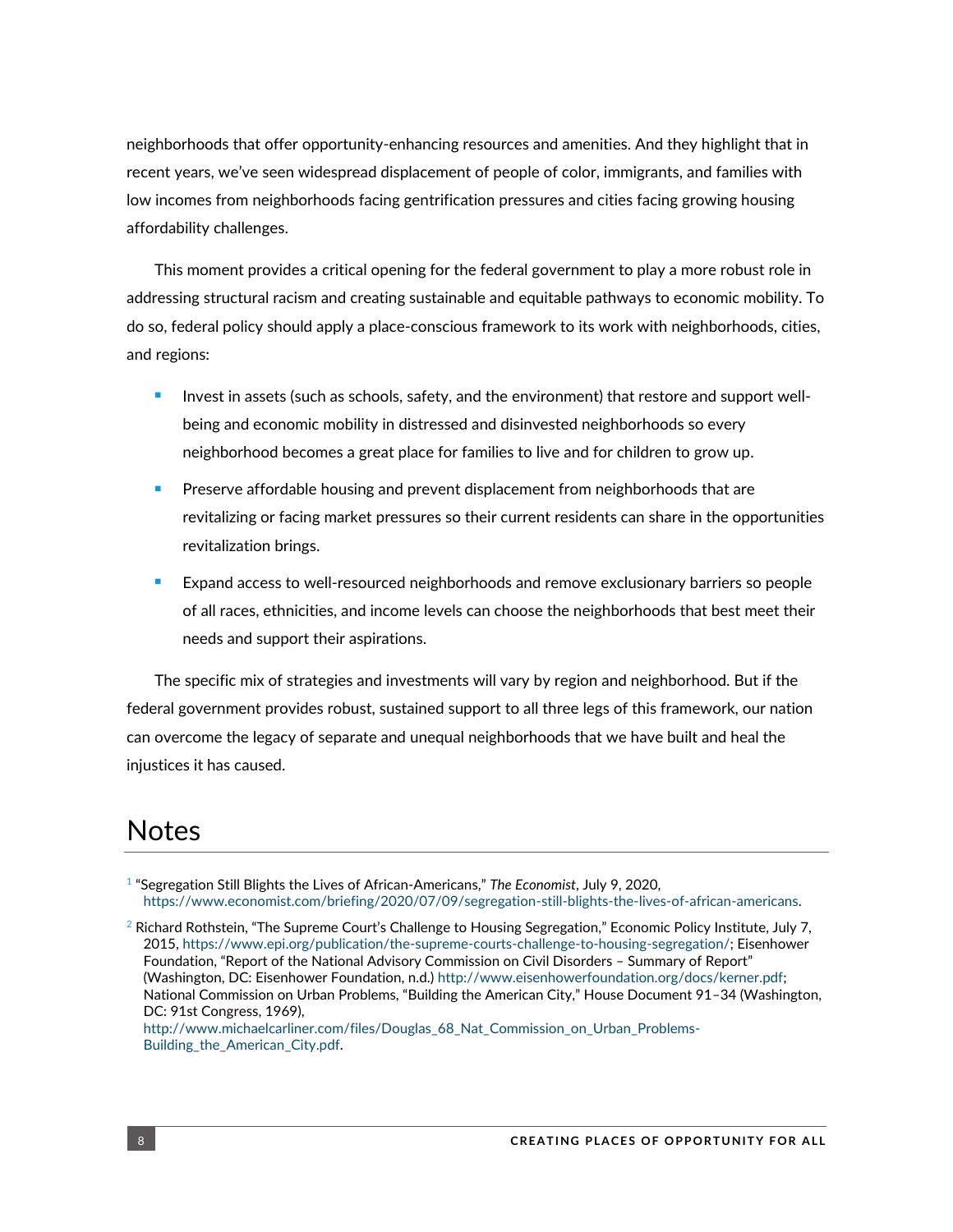$^{\rm 3}$  Solomon Greene, Martha M. Galvez, Kriti Ramakrishnan, and Madeline Brown, "HUD Ignores Evidence on  $\,$ Discrimination, Segregation, and Concentrated Poverty in Fair Housing Proposal: Public Comment on the Proposed Rule Change on Affirmatively Furthering Fair Housing," docket no. FR 6123-P-02, RIN 2577-AA97, Urban Institute, March 13, 2020,

[https://www.urban.org/sites/default/files/publication/101823/hud\\_ignores\\_evidence\\_on\\_discrimination\\_segr](https://www.urban.org/sites/default/files/publication/101823/hud_ignores_evidence_on_discrimination_segregation_and_concentrated20poverty_in_fair_housing_proposal_0.pdf) [egation\\_and\\_concentrated20poverty\\_in\\_fair\\_housing\\_proposal\\_0.pdf;](https://www.urban.org/sites/default/files/publication/101823/hud_ignores_evidence_on_discrimination_segregation_and_concentrated20poverty_in_fair_housing_proposal_0.pdf) Solomon Greene and Shamus Roller, "When a Fair Housing Rule Is Not Fair," *The Hill*, January 7, 2020[, https://thehill.com/blogs/congress](https://thehill.com/blogs/congress-blog/politics/477227-when-a-fair-housing-rule-is-not-fair)[blog/politics/477227-when-a-fair-housing-rule-is-not-fair](https://thehill.com/blogs/congress-blog/politics/477227-when-a-fair-housing-rule-is-not-fair); Elizabeth Julian, "The Duty to Affirmatively Further Fair Housing: A Legal As Well As Policy Imperative" (Cambridge, MA: Harvard College, 2017) [https://www.jchs.harvard.edu/sites/default/files/a\\_shared\\_future\\_duty\\_to\\_affirmatively\\_further\\_fair\\_housing.](https://www.jchs.harvard.edu/sites/default/files/a_shared_future_duty_to_affirmatively_further_fair_housing.pdf) [pdf.](https://www.jchs.harvard.edu/sites/default/files/a_shared_future_duty_to_affirmatively_further_fair_housing.pdf)

- 4 "What A 1968 Report Tells Us about the Persistence of Racial Inequality," *Planet Money* (podcast), *NPR*, June 9, 2020[, https://www.npr.org/sections/money/2020/06/09/872402262/what-a-1968-report-tells-us-about](https://www.npr.org/sections/money/2020/06/09/872402262/what-a-1968-report-tells-us-about-the-persistence-of-racial-inequality)[the-persistence-of-racial-inequality](https://www.npr.org/sections/money/2020/06/09/872402262/what-a-1968-report-tells-us-about-the-persistence-of-racial-inequality); Fred Harris and Alan Curtis, "Healing Our Divided Society - Investing in America Fifty Years after the Kerner Report" (Philadelphia: Temple University Press, 2018), [http://tupress.temple.edu/book/20000000009771.](http://tupress.temple.edu/book/20000000009771)
- 5 "Segregation in America," *The Economist*, April 4, 2018[, https://www.economist.com/graphic](https://www.economist.com/graphic-detail/2018/04/04/segregation-in-america)[detail/2018/04/04/segregation-in-america;](https://www.economist.com/graphic-detail/2018/04/04/segregation-in-america) Paul A. Jargowsky, Lei Ding, and Natasha Fletcher, "The Fair Housing Act at 50: Successes, Failures, and Future Directions," *Housing Policy Debate* 29 no. 5 (2019), 694– 703, [https://www.tandfonline.com/doi/pdf/10.1080/10511482.2019.1639406?needAccess=true.](https://www.tandfonline.com/doi/pdf/10.1080/10511482.2019.1639406?needAccess=true)
- 6 "Segregation Still Blights the Lives of African-Americans," *The Economist*, July 9, 2020, [https://www.economist.com/briefing/2020/07/09/segregation-still-blights-the-lives-of-african-americans;](https://www.economist.com/briefing/2020/07/09/segregation-still-blights-the-lives-of-african-americans) Elizabeth Kneebone and Natalie Holmes, "U.S. concentrated poverty in the wake of the Great Recession," (Washington, DC: Brookings Institution, 2016)[, https://www.brookings.edu/research/u-s-concentrated](https://www.brookings.edu/research/u-s-concentrated-poverty-in-the-wake-of-the-great-recession/)[poverty-in-the-wake-of-the-great-recession/.](https://www.brookings.edu/research/u-s-concentrated-poverty-in-the-wake-of-the-great-recession/)
- <sup>7</sup> Paul Jargowsky, "Architecture of Segregation" (New York: The Century Foundation, 2015), [https://tcfdotorg.atavist.com/architecture-of-segregation.](https://tcfdotorg.atavist.com/architecture-of-segregation)
- <sup>8</sup> Nikole Hannah-Jones, "Living Apart: How the Government Betrayed a Landmark Civil Rights Law," *ProPublica*, June 25, 2015, [https://www.propublica.org/article/living-apart-how-the-government-betrayed-a-landmark](https://www.propublica.org/article/living-apart-how-the-government-betrayed-a-landmark-civil-rights-law)[civil-rights-law.](https://www.propublica.org/article/living-apart-how-the-government-betrayed-a-landmark-civil-rights-law)
- $9$  Solomon Greene, Margery Austin Turner, and Ruth Gourevitch, "Racial Residential Segregation and Neighborhood Disparities," in *Focus on Social Problems*, edited by Mindy Stombler and Amanda M. Jungels (Oxford: Oxford University Press, 2020), [https://global.oup.com/academic/product/focus-on-social-problems-](https://global.oup.com/academic/product/focus-on-social-problems-9780190936419?cc=us&lang=en&)[9780190936419?cc=us&lang=en&#;](https://global.oup.com/academic/product/focus-on-social-problems-9780190936419?cc=us&lang=en&) Richard Rothstein, *The Color of Law* (New York: Liveright, 2017), [https://www.epi.org/publication/the-color-of-law-a-forgotten-history-of-how-our-government-segregated](https://www.epi.org/publication/the-color-of-law-a-forgotten-history-of-how-our-government-segregated-america/)[america/.](https://www.epi.org/publication/the-color-of-law-a-forgotten-history-of-how-our-government-segregated-america/)
- 10 "The COVID Racial Data Tracker," *The Atlantic*[, https://covidtracking.com/race;](https://covidtracking.com/race) Shena Ashley, Alena Stern, Steven Brown, Ajjit Narayanan, Tomas Monarrez, and Margery Austin Turner, "Tracking COVID-19's Effects by Race and Ethnicity," Urban Institute, July 30, 2020, [https://www.urban.org/features/tracking-covid-19s](https://www.urban.org/features/tracking-covid-19s-effects-race-and-ethnicity)[effects-race-and-ethnicity](https://www.urban.org/features/tracking-covid-19s-effects-race-and-ethnicity); "Health Equity Considerations and Racial and Ethnic Minority Groups," Centers for Disease Control and Prevention, last updated July 24, 2020, [https://www.cdc.gov/coronavirus/2019](https://www.cdc.gov/coronavirus/2019-ncov/community/health-equity/race-ethnicity.html) [ncov/community/health-equity/race-ethnicity.html;](https://www.cdc.gov/coronavirus/2019-ncov/community/health-equity/race-ethnicity.html) Richard A. Oppel Jr., Robert Gebeloff, K. K. Rebecca Lai, Will Wright, and Mitch Smith, "The Fullest Look Yet at the Racial Inequity of Coronavirus," *New York Times*, July 5, 2020, [https://www.nytimes.com/interactive/2020/07/05/us/coronavirus-latinos-african-americans](https://www.nytimes.com/interactive/2020/07/05/us/coronavirus-latinos-african-americans-cdc-data.html?auth=linked-google)[cdc-data.html?auth=linked-google;](https://www.nytimes.com/interactive/2020/07/05/us/coronavirus-latinos-african-americans-cdc-data.html?auth=linked-google) Steven Brown, "How COVID-19 Is Affecting Black and Latino Families' Employment and Financial Well-Being," *Urban Wire* (blog), Urban Institute, May 6, 2020, [https://www.urban.org/urban-wire/how-covid-19-affecting-black-and-latino-families-employment-and](https://www.urban.org/urban-wire/how-covid-19-affecting-black-and-latino-families-employment-and-financial-well-being)[financial-well-being.](https://www.urban.org/urban-wire/how-covid-19-affecting-black-and-latino-families-employment-and-financial-well-being)
- <sup>11</sup> John C. Austin, "COVID-19 Is Turning the Midwest's Long Legacy of Segregation Deadly," *The Avenue* (Brookings Institution blog), April 17, 2020, [https://www.brookings.edu/blog/the-avenue/2020/04/17/covid-](https://www.brookings.edu/blog/the-avenue/2020/04/17/covid-19-is-turning-the-midwests-long-legacy-of-segregation-deadly/)[19-is-turning-the-midwests-long-legacy-of-segregation-deadly/](https://www.brookings.edu/blog/the-avenue/2020/04/17/covid-19-is-turning-the-midwests-long-legacy-of-segregation-deadly/); Joe Cortright, "COVID-19 and Segregation,"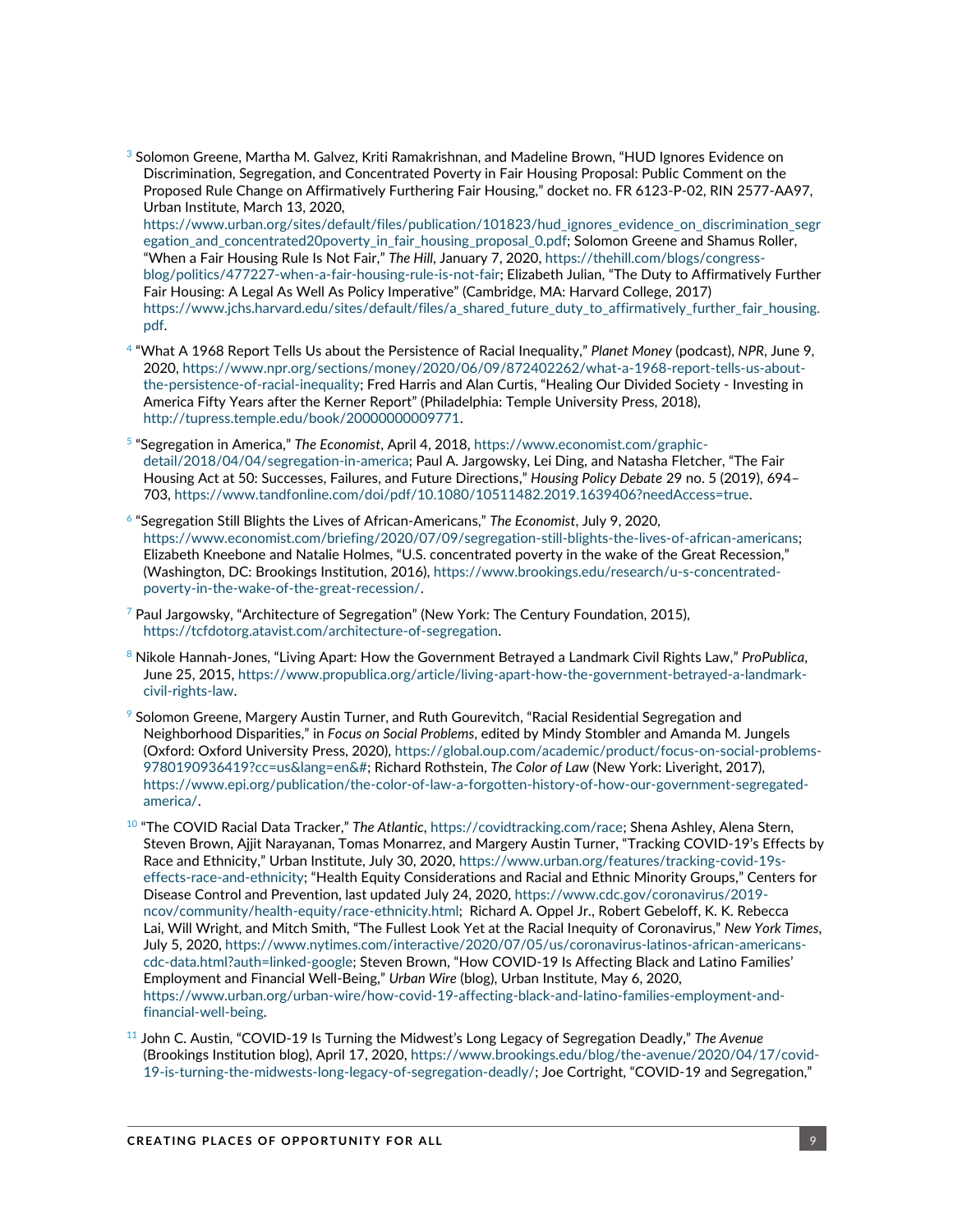City Commentary, City Observatory, August 6, 2020, [http://cityobservatory.org/covid-19-and-segregation/;](http://cityobservatory.org/covid-19-and-segregation/) Barber S. I. Headen, B. Branch, L. Tabb, and K. Yadeta, "COVID-19 in Context: Racism, Segregation and Racial Inequities in Philadelphia," (Philadelphia: Drexel University Urban Health Collaborative, 2020), <https://drexel.edu/uhc/resources/briefs/Covid-19%20in%20Context/>; Joel Rast, "Milwaukee's Coronavirus Racial Divide" (Milwaukee: University of Wisconsin, Center for Economic Development, 2020), [https://uwm.edu/ced/wp-content/uploads/sites/431/2020/04/COVID-report-final-version.pdf;](https://uwm.edu/ced/wp-content/uploads/sites/431/2020/04/COVID-report-final-version.pdf) Dylan Scott, "Housing Segregation Left Black Americans More Vulnerable to COVID-19," *Vox*, July 10, 2020, [https://www.vox.com/2020/7/10/21319873/covid-19-coronavirus-cases-deaths-black-americans-housing](https://www.vox.com/2020/7/10/21319873/covid-19-coronavirus-cases-deaths-black-americans-housing-segregation)[segregation](https://www.vox.com/2020/7/10/21319873/covid-19-coronavirus-cases-deaths-black-americans-housing-segregation); Akilah Wise, "Why Is COVID-19 Hitting Black Communities Harder? Residential Segregation Is a Key Factor," *The Appeal*, May 5, 2020, [https://theappeal.org/coronavirus-racial-disparities-residential](https://theappeal.org/coronavirus-racial-disparities-residential-segregation/)[segregation/.](https://theappeal.org/coronavirus-racial-disparities-residential-segregation/)

 $12$  Michael Siegel, "Racial Disparities in Fatal Police Shootings: An Empirical Analysis Informed by Critical Race Theory" *Boston University Law Review* 100 (2020): 1069–92,

[https://www.bu.edu/bulawreview/files/2020/05/10-SIEGEL.pdf;](https://www.bu.edu/bulawreview/files/2020/05/10-SIEGEL.pdf) Aldina Mesic, Lydia Franklin, Alev Cansever, Fiona Potter, Anika Sharma, Anita Knopov, and Michael Siegel, "The Relationship Between Structural Racism and Black-White Disparities in Fatal Police Shootings at the State Level," *Journal of the National Medical Association* 110, no. 2 (2018), 106–16,

<https://www.sciencedirect.com/science/article/pii/S0027968417303206>; Daanika Gordon, "The Police as Place-Consolidators: The Organizational Amplification of Urban Inequality" (Cambridge: Cambridge University Press, 2019), [https://www.cambridge.org/core/journals/law-and-social-inquiry/article/police-as](https://www.cambridge.org/core/journals/law-and-social-inquiry/article/police-as-placeconsolidators-the-organizational-amplification-of-urban-inequality/D67D4B3CA01CA42DBC75CC10216160DE)[placeconsolidators-the-organizational-amplification-of-urban-](https://www.cambridge.org/core/journals/law-and-social-inquiry/article/police-as-placeconsolidators-the-organizational-amplification-of-urban-inequality/D67D4B3CA01CA42DBC75CC10216160DE)

[inequality/D67D4B3CA01CA42DBC75CC10216160DE;](https://www.cambridge.org/core/journals/law-and-social-inquiry/article/police-as-placeconsolidators-the-organizational-amplification-of-urban-inequality/D67D4B3CA01CA42DBC75CC10216160DE) Ashley Nellis, "The Color of Justice: Racial and Ethnic Disparity in State Prisons" (Washington, DC: The Sentencing Project, 2016),

[https://www.sentencingproject.org/publications/color-of-justice-racial-and-ethnic-disparity-in-state-prisons/.](https://www.sentencingproject.org/publications/color-of-justice-racial-and-ethnic-disparity-in-state-prisons/)

 $^\mathrm{13}$  Douglas Massey, Gretchen Condran, and Nancy Denton, "The Effect of Residential Segregation on Black Social and Economic Well-Being," *Social Forces* 66, no. 1 (1987): 29–56; Camille Zubrinsky Charles, "The Dynamics of Racial Residential Segregation," *Annual Review of Sociology* 29 (2003): 167–207, [https://www.annualreviews.org/doi/abs/10.1146/annurev.soc.29.010202.100002;](https://www.annualreviews.org/doi/abs/10.1146/annurev.soc.29.010202.100002) John Logan and Charles Zhang, "Global Neighborhoods: New Pathways to Diversity and Separation," *American Journal of Sociology* 115, no. 4 (2010): 1069–1109, [https://www.ncbi.nlm.nih.gov/pmc/articles/PMC3763509/.](https://www.ncbi.nlm.nih.gov/pmc/articles/PMC3763509/)

- $^{14}$  Melvin Oliver and Thomas Shapiro, "Black Wealth, White Wealth: A New Perspective on Racial Inequality" (New York: Taylor & Francis Group, 2006), [https://books.google.com/books/about/Black\\_Wealth\\_White\\_Wealth.html?id=4ksJuX02DNwC.](https://books.google.com/books/about/Black_Wealth_White_Wealth.html?id=4ksJuX02DNwC)
- <sup>15</sup> Alexander Polikoff, "Racial Inequality and the Black Ghetto," *Northwestern Journal of Law and Social Policy* 1, no. 1 (2006)[, https://scholarlycommons.law.northwestern.edu/njlsp/vol1/iss1/1/.](https://scholarlycommons.law.northwestern.edu/njlsp/vol1/iss1/1/)
- $16$  Arnold R. Hirsch, "Making the Second Ghetto: Race and Housing in Chicago, 1940-1960" (Cambridge: Cambridge University Press, 1998); Arnold R. Hirsch, "Searching for a 'Sound Negro Policy': A Racial Agenda for the Housing Acts of 1949 and 1954" *Housing Policy Debate* 11, no. 2 (2000): 393–441; Arnold R. Hirsch, "Second Thoughts on the Second Ghetto," *Journal of Urban History* 29, no. 3 (2003).
- <sup>17</sup> Douglas S. Massey and Nancy A. Denton, *American Apartheid: Segregation and the Making of the Underclass* (Cambridge, MA: Harvard University Press, 1993).
- $^{18}$  Margery Austin Turner, Peter Edelman, Erika Poethig, and Laudan Aron, "Tackling Persistent Poverty in Distressed Urban Neighborhoods" (Washington, DC: Urban Institute, 2014), [https://www.urban.org/sites/default/files/publication/22761/413179-tackling-persistent-poverty-in](https://www.urban.org/sites/default/files/publication/22761/413179-tackling-persistent-poverty-in-distressed-urban-neighborhoods.pdf)[distressed-urban-neighborhoods.pdf.](https://www.urban.org/sites/default/files/publication/22761/413179-tackling-persistent-poverty-in-distressed-urban-neighborhoods.pdf)
- $19$  Julie Iriondo, "Second Phase of Household Pulse Survey," news release, United States Census Bureau, August 7, 2020[, https://www.census.gov/newsroom/press-releases/2020/second-phase-household-pulse.html;](https://www.census.gov/newsroom/press-releases/2020/second-phase-household-pulse.html) Claudia Aranda, "Fighting Housing Discrimination in 2019," *Urban Wire* (blog), Urban Institute, April 1, 2019, [https://www.urban.org/urban-wire/fighting-housing-discrimination-2019;](https://www.urban.org/urban-wire/fighting-housing-discrimination-2019) Margery Austin Turner, Rob Santos, Diane K. Levy, Doug Wissoker, Claudia Aranda, and Rob Pitingolo, "Housing Discrimination Against Racial and Ethnic Minorities 2012," (Washington, DC: US Department of Housing and Urban Development, Office of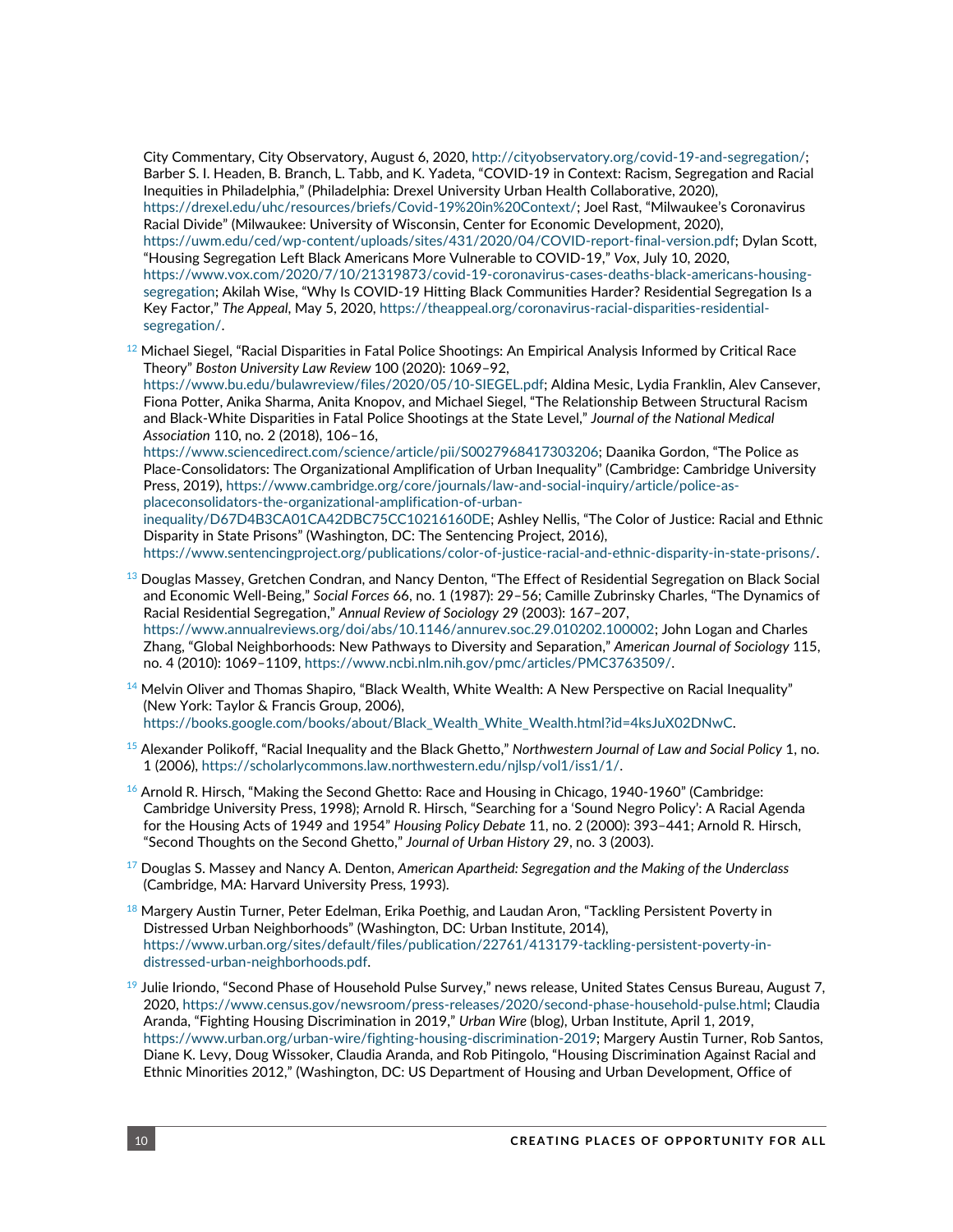Policy Development and Research, 2013), [https://www.huduser.gov/portal/Publications/pdf/HUD-](https://www.huduser.gov/portal/Publications/pdf/HUD-514_HDS2012.pdf)[514\\_HDS2012.pdf.](https://www.huduser.gov/portal/Publications/pdf/HUD-514_HDS2012.pdf)

- $^{20}$  Margery Austin Turner and Lynette Rawling, "Promoting Neighborhood Diversity: Benefits, Barriers, and Strategies" (Washington, DC: Urban Institute, 2009), [https://www.urban.org/sites/default/files/publication/30631/411955-Promoting-Neighborhood-Diversity-](https://www.urban.org/sites/default/files/publication/30631/411955-Promoting-Neighborhood-Diversity-Benefits-Barriers-and-Strategies.PDF)[Benefits-Barriers-and-Strategies.PDF.](https://www.urban.org/sites/default/files/publication/30631/411955-Promoting-Neighborhood-Diversity-Benefits-Barriers-and-Strategies.PDF)
- $^{21}$  Solomon Greene, Martha M. Galvez, Kriti Ramakrishnan, and Madeline Brown, "HUD Ignores Evidence on Discrimination, Segregation, and Concentrated Poverty in Fair Housing Proposal: Public Comment on the Proposed Rule Change on Affirmatively Furthering Fair Housing," docket no. FR 6123-P-02, RIN 2577-AA97, Urban Institute, March 13, 2020,

[https://www.urban.org/sites/default/files/publication/101823/hud\\_ignores\\_evidence\\_on\\_discrimination\\_segr](https://www.urban.org/sites/default/files/publication/101823/hud_ignores_evidence_on_discrimination_segregation_and_concentrated20poverty_in_fair_housing_proposal_0.pdf) [egation\\_and\\_concentrated20poverty\\_in\\_fair\\_housing\\_proposal\\_0.pdf.](https://www.urban.org/sites/default/files/publication/101823/hud_ignores_evidence_on_discrimination_segregation_and_concentrated20poverty_in_fair_housing_proposal_0.pdf)

- $^{22}$  Margery Austin Turner and Ruth Gourevitch, "How Neighborhoods Affect the Social and Economic Mobility of Their Residents" (Washington, DC: US Partnership on Mobility from Poverty, 2017), [https://www.mobilitypartnership.org/publications/how-neighborhoods-affect-social-and-economic-mobility](https://www.mobilitypartnership.org/publications/how-neighborhoods-affect-social-and-economic-mobility-their-residents)[their-residents](https://www.mobilitypartnership.org/publications/how-neighborhoods-affect-social-and-economic-mobility-their-residents); Patrick Sharkey, "A Fragile Urban Consensus," *Chronicle of Higher Education*, July 30, 2017, <https://www.chronicle.com/article/a-fragile-urban-consensus/>; Patrick Sharkey, "Neighborhoods, Cities, and Economic Mobility," *Russell Sage Foundation Journal of the Social Sciences* 2, no. 2 (2016): 159–77, <https://muse.jhu.edu/article/616925/pdf>; George C. Galster, "The Mechanism(s) of Neighbourhood Effects: Theory, Evidence, and Policy Implications," in *Neighborhood Effects Research: New Perspectives*, edited by Maarten van Ham, David Manley, Nick Bailey, Ludi Simpson, and Duncan Maclennan, 23–56 (Dordrecht: The Netherlands, 2011)[, https://link.springer.com/chapter/10.1007/978-94-007-2309-2\\_2#citeas.](https://link.springer.com/chapter/10.1007/978-94-007-2309-2_2#citeas)
- $^{23}$  Raj Chetty and Nathaniel Hendren, "The Impacts of Neighborhoods on Intergenerational Mobility I: Childhood Exposure Effects," *Quarterly Journal of Economics* 133, no. 3 (2018): 1107–62, [https://academic.oup.com/qje/article/133/3/1107/4850660;](https://academic.oup.com/qje/article/133/3/1107/4850660) Yang-Yu Xiao and Garth Graham, "Where We Live: The Impact of Neighborhoods and Community Factors on Cardiovascular Health in the United States," *Clinical Cardiology* 41, no. 1 (2018): 184–89, [https://onlinelibrary.wiley.com/doi/full/10.1002/clc.23107;](https://onlinelibrary.wiley.com/doi/full/10.1002/clc.23107) Diane Alexander and Janet Currie, "Is It Who You Are or Where You Live? Residential Segregation and Racial Gaps in Childhood Asthma," *Journal of Health Economics* 55 (2017): 186–200, [https://www.ncbi.nlm.nih.gov/pmc/articles/PMC6112984/#](https://www.ncbi.nlm.nih.gov/pmc/articles/PMC6112984/); Kelli DePriest and Arlene Butz, "Neighborhood-Level Factors Related to Asthma in Children Living in Urban Areas: An Integrative Literature Review," *Journal of School Nursing* 33, no. 1 (2016): 8–17[, https://www.ncbi.nlm.nih.gov/pmc/articles/PMC5258670/;](https://www.ncbi.nlm.nih.gov/pmc/articles/PMC5258670/) Jeffrey D. Morenoff and John W. Lynch, "What Makes a Place Healthy? Neighborhood Influences on Racial/Ethnic Disparities in Health over the Life Course" (Washington, DC: The National Academies Press, 2004), [https://www.nap.edu/read/11086/chapter/12.](https://www.nap.edu/read/11086/chapter/12)
- $^{24}$  "Mapping Life Expectancy," Virginia Commonwealth University Center on Society and Health, September 26, 2016[, https://societyhealth.vcu.edu/work/the-projects/mapping-life-expectancy.html.](https://societyhealth.vcu.edu/work/the-projects/mapping-life-expectancy.html)
- $^{25}$  Raj Chetty, Nathaniel Hendren, Maggie Jones, and Sonya Porter, "Race and Economic Opportunity in the United States: An Intergenerational Perspective" (Washington, DC: US Census Bureau, 2018), [http://www.equality-of-opportunity.org/assets/documents/race\\_paper.pdf](http://www.equality-of-opportunity.org/assets/documents/race_paper.pdf); Patrick Sharkey, "Stuck in Place" (Chicago: The University of Chicago Press, 2013), [https://press.uchicago.edu/ucp/books/book/chicago/S/bo14365260.html.](https://press.uchicago.edu/ucp/books/book/chicago/S/bo14365260.html)
- $^{26}$  Ruth Gourevitch, Solomon Greene, and Rolf Pendall, "Place and Opportunity: Using Federal Fair Housing Data to Examine Opportunity across US Regions and Populations" (Washington, DC: Urban Institute, 2018), [https://www.urban.org/research/publication/place-and-opportunity-using-federal-fair-housing-data-examine](https://www.urban.org/research/publication/place-and-opportunity-using-federal-fair-housing-data-examine-opportunity-across-us-regions-and-populations)[opportunity-across-us-regions-and-populations.](https://www.urban.org/research/publication/place-and-opportunity-using-federal-fair-housing-data-examine-opportunity-across-us-regions-and-populations)
- $^{27}$  Raj Chetty, Nathaniel Hendren, Maggie Jones, and Sonya Porter, "Race and Economic Opportunity in the United States: An Intergenerational Perspective" (Washington, DC: US Census Bureau, 2018), [http://www.equality-of-opportunity.org/assets/documents/race\\_paper.pdf.](http://www.equality-of-opportunity.org/assets/documents/race_paper.pdf)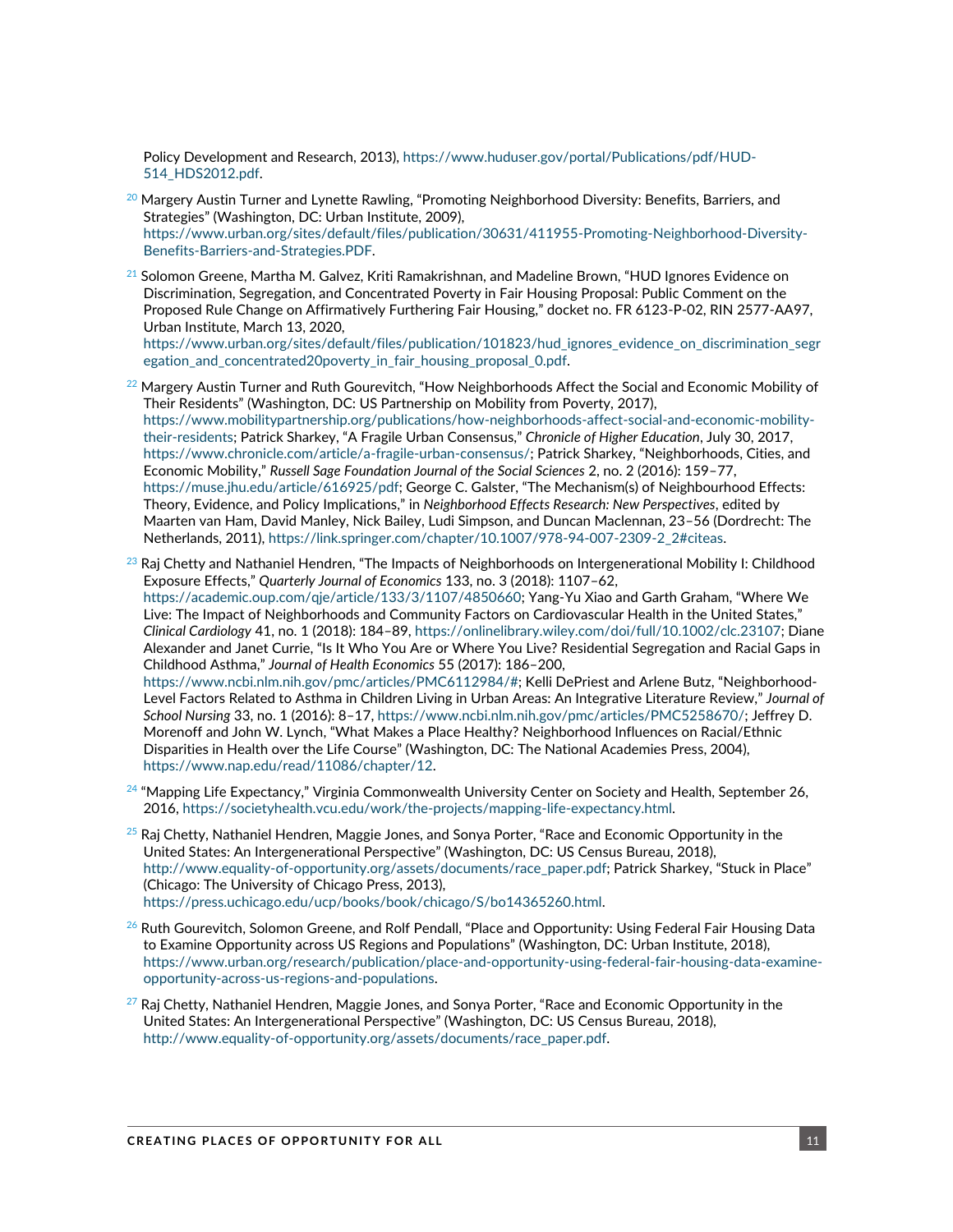- $^{28}$  Gregory Acs, Rolf Pendall, Mark Treskon and Amy Khare, "The Cost of Segregation," Urban Institute, March 29, 2017[, https://www.urban.org/research/publication/cost-segregation.](https://www.urban.org/research/publication/cost-segregation)
- $^{29}$ Shena Ashley, Alena Stern, Steven Brown, Ajjit Narayanan, Tomas Monarrez, and Margery Austin Turner, "Tracking COVID-19's Effects by Race and Ethnicity," Urban Institute, July 30, 2020, [https://www.urban.org/features/tracking-covid-19s-effects-race-and-ethnicity.](https://www.urban.org/features/tracking-covid-19s-effects-race-and-ethnicity)
- <sup>30</sup> Dylan Scott, "Housing Segregation Left Black Americans More Vulnerable to COVID-19," *Vox*, July 10, 2020, [https://www.vox.com/2020/7/10/21319873/covid-19-coronavirus-cases-deaths-black-americans-housing](https://www.vox.com/2020/7/10/21319873/covid-19-coronavirus-cases-deaths-black-americans-housing-segregation)[segregation](https://www.vox.com/2020/7/10/21319873/covid-19-coronavirus-cases-deaths-black-americans-housing-segregation); Christian Weller, "Systemic Racism Makes COVID-19 Much More Deadly For African-Americans," *Forbes*, June 18, 2020[, https://www.forbes.com/sites/christianweller/2020/06/18/systemic-racism-makes](https://www.forbes.com/sites/christianweller/2020/06/18/systemic-racism-makes-covid-19-much-more-deadly-for-african-americans/#160749007feb)[covid-19-much-more-deadly-for-african-americans/#160749007feb.](https://www.forbes.com/sites/christianweller/2020/06/18/systemic-racism-makes-covid-19-much-more-deadly-for-african-americans/#160749007feb)
- $31$  Barber S. I. Headen, B. Branch, L. Tabb, and K. Yadeta, "COVID-19 in Context: Racism, Segregation and Racial Inequities in Philadelphia" (Philadelphia: Drexel University Urban Health Collaborative, 2020), [https://drexel.edu/uhc/resources/briefs/Covid-19%20in%20Context/.](https://drexel.edu/uhc/resources/briefs/Covid-19%20in%20Context/)
- <sup>32</sup> Tim Sheehan, "A North-South Divide? See Where More People Test Positive for Virus in Fresno, Clovis," *Fresno Bee*, July 27, 2020[, https://www.fresnobee.com/news/coronavirus/article244480787.html.](https://www.fresnobee.com/news/coronavirus/article244480787.html)
- $^{33}$  Sage Kim and Wendy Bostwick, "Social Vulnerability and Racial Inequality in COVID-19 Deaths in Chicago," *Health Education and Behavior* 47, no. 4 (2020), [https://journals.sagepub.com/doi/10.1177/1090198120929677.](https://journals.sagepub.com/doi/10.1177/1090198120929677)
- $34$  Gregorio Millett, Austin T. Jones, David Benkeser, Stefan Baral, Laina Mercer, Chris Beyrer, Brian Honermann, Elise Lankiewicz, et al., "Assessing Differential Impacts of COVID-19 on Black Communities," *Annals of Epidemiology* 47 (2020): 37–44, [https://www.sciencedirect.com/science/article/pii/S1047279720301769;](https://www.sciencedirect.com/science/article/pii/S1047279720301769) Barber S. I. Headen, B. Branch, L. Tabb, and K. Yadeta, "COVID-19 in Context: Racism, Segregation and Racial Inequities in Philadelphia" (Philadelphia: Drexel University Urban Health Collaborative, 2020), <https://drexel.edu/uhc/resources/briefs/Covid-19%20in%20Context/>; Akilah Wise, "Why Is COVID-19 Hitting Black Communities Harder? Residential Segregation is a Key Factor," *The Appeal*, May 5, 2020, [https://theappeal.org/coronavirus-racial-disparities-residential-segregation/.](https://theappeal.org/coronavirus-racial-disparities-residential-segregation/)

 $^{35}$  Michael Siegel, "Racial Disparities in Fatal Police Shootings: An Empirical Analysis Informed by Critical Race Theory" *Boston University Law Review* 100 (2020): 1069–92 [https://www.bu.edu/bulawreview/files/2020/05/10-SIEGEL.pdf;](https://www.bu.edu/bulawreview/files/2020/05/10-SIEGEL.pdf) Daanika Gordon, "The Police as Place-Consolidators: The Organizational Amplification of Urban Inequality," *Law and Social Inquiry* 45, no. 1 (2019): 1– 27, [https://www.cambridge.org/core/journals/law-and-social-inquiry/article/police-as-placeconsolidators-the](https://www.cambridge.org/core/journals/law-and-social-inquiry/article/police-as-placeconsolidators-the-organizational-amplification-of-urban-inequality/D67D4B3CA01CA42DBC75CC10216160DE)[organizational-amplification-of-urban-inequality/D67D4B3CA01CA42DBC75CC10216160DE;](https://www.cambridge.org/core/journals/law-and-social-inquiry/article/police-as-placeconsolidators-the-organizational-amplification-of-urban-inequality/D67D4B3CA01CA42DBC75CC10216160DE) Aldina Mesic, Lydia Franklin, Alev Cansever, Fiona Potter, Anika Sharma, Anita Knopov, and Michael Siegel, "The Relationship Between Structural Racism and Black-White Disparities in Fatal Police Shootings at the State Level," *Journal of the National Medical Association* 110, no. 2, 106–16

<https://www.sciencedirect.com/science/article/pii/S0027968417303206>; Emily Badger, "Baltimore Shows How Historic Segregation Shapes Biased Policing Today," *Washington Post*, August 10, 2016, [https://www.washingtonpost.com/news/wonk/wp/2016/08/10/baltimore-shows-how-historic-segregation-](https://www.washingtonpost.com/news/wonk/wp/2016/08/10/baltimore-shows-how-historic-segregation-shapes-biased-policing-today/)

[shapes-biased-policing-today/;](https://www.washingtonpost.com/news/wonk/wp/2016/08/10/baltimore-shows-how-historic-segregation-shapes-biased-policing-today/) Ashley Nellis, "The Color of Justice: Racial and Ethnic Disparity in State Prisons" (Washington, DC: The Sentencing Project, 2016), [https://www.sentencingproject.org/publications/color-of](https://www.sentencingproject.org/publications/color-of-justice-racial-and-ethnic-disparity-in-state-prisons/)[justice-racial-and-ethnic-disparity-in-state-prisons/](https://www.sentencingproject.org/publications/color-of-justice-racial-and-ethnic-disparity-in-state-prisons/); Nate Silver, "Most Police Don't Live In The Cities They Serve," *FiveThirtyEight*, August 20, 2014[, https://fivethirtyeight.com/features/most-police-dont-live-in-the](https://fivethirtyeight.com/features/most-police-dont-live-in-the-cities-they-serve/)[cities-they-serve/.](https://fivethirtyeight.com/features/most-police-dont-live-in-the-cities-they-serve/)

 $\frac{36}{5}$  Solomon Greene, Martha M. Galvez, Kriti Ramakrishnan, and Madeline Brown, "HUD Ignores Evidence on Discrimination, Segregation, and Concentrated Poverty in Fair Housing Proposal: Public Comment on the Proposed Rule Change on Affirmatively Furthering Fair Housing," docket no. FR 6123-P-02, RIN 2577-AA97, Urban Institute, March 13, 2020,

[https://www.urban.org/sites/default/files/publication/101823/hud\\_ignores\\_evidence\\_on\\_discrimination\\_segr](https://www.urban.org/sites/default/files/publication/101823/hud_ignores_evidence_on_discrimination_segregation_and_concentrated20poverty_in_fair_housing_proposal_0.pdf) [egation\\_and\\_concentrated20poverty\\_in\\_fair\\_housing\\_proposal\\_0.pdf](https://www.urban.org/sites/default/files/publication/101823/hud_ignores_evidence_on_discrimination_segregation_and_concentrated20poverty_in_fair_housing_proposal_0.pdf); Michael Holzman, "The Black Poverty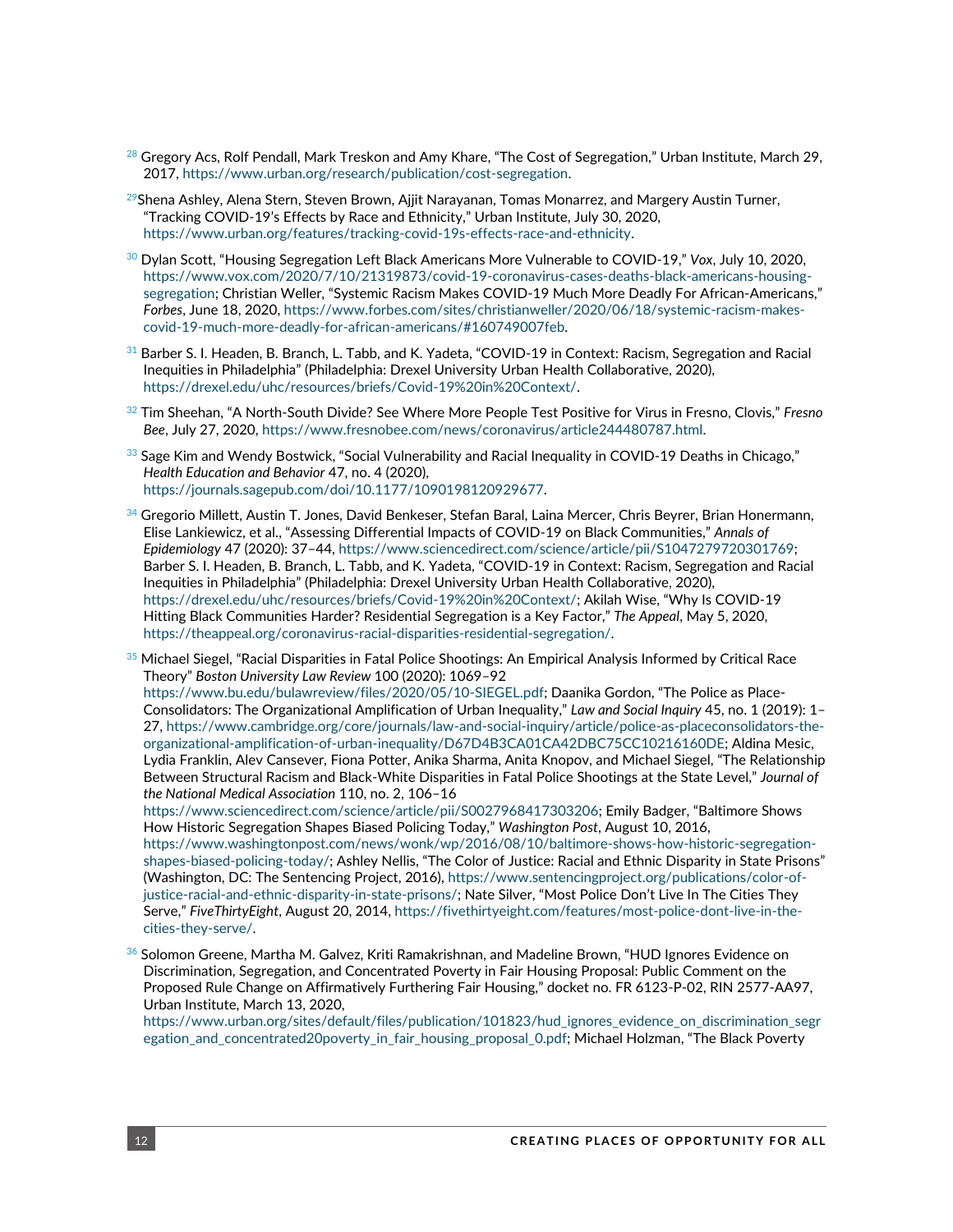Cycle and How to End It" (New York: Chelmsford Press, 2013), [https://www.amazon.com/Black-Poverty-](https://www.amazon.com/Black-Poverty-Cycle-How-End/dp/1481877984)[Cycle-How-End/dp/1481877984.](https://www.amazon.com/Black-Poverty-Cycle-How-End/dp/1481877984)

- <sup>37</sup> Monica Bell, "Anti-Segregation Policing," *New York University Law Review* 95 (2020): 650–765, [https://www.nyulawreview.org/wp-content/uploads/2020/06/NYULawReview-Volume-95-Issue-3-Bell.pdf.](https://www.nyulawreview.org/wp-content/uploads/2020/06/NYULawReview-Volume-95-Issue-3-Bell.pdf)
- $38$  Ingrid Gould Ellen and Justin Peter Steil, "The Dream Revisited," (New York: Columbia University Press, 2019), [http://cup.columbia.edu/book/the-dream-revisited/9780231183635.](http://cup.columbia.edu/book/the-dream-revisited/9780231183635)
- $^{39}$  Mary Bogle, Martha Fedorowicz, Keith Fudge, Kriti Ramakrishnan, and Laura Sullivan, "Boosting Upward Mobility: Exemplars," (Washington, DC: Urban Institute, 2020), https://www.urban.org/sites/default/files/publication/102343/boosting-upward-mobility-exemplars\_2.pdf; Peter Bergman, Raj Chetty, Stefanie DeLuca, Nathaniel Hendren, Lawrence F. Katz, and Christopher Palmer, "Creating Moves to Opportunity: Experimental Evidence on Barriers to Neighborhood Choice," (Cambridge, MA: Harvard University Opportunity Insights, 2020), [https://opportunityinsights.org/wp](https://opportunityinsights.org/wp-content/uploads/2019/08/cmto_paper.pdf)[content/uploads/2019/08/cmto\\_paper.pdf](https://opportunityinsights.org/wp-content/uploads/2019/08/cmto_paper.pdf); Martha Galvez, "Assisted Housing Mobility Initiatives" (Washington, DC: US Partnership on Mobility from Poverty, 2017), [https://www.mobilitypartnership.org/publications/assisted-housing-mobility-initiatives;](https://www.mobilitypartnership.org/publications/assisted-housing-mobility-initiatives) Laura Tach and Christopher Wimer, "Evaluating Policies to Transform Distressed Urban Neighborhoods" (Washington, DC: US Partnership on Mobility from Poverty, 2017), [https://www.mobilitypartnership.org/publications/evaluating](https://www.mobilitypartnership.org/publications/evaluating-policies-transform-distressed-urban-neighborhoods)[policies-transform-distressed-urban-neighborhoods;](https://www.mobilitypartnership.org/publications/evaluating-policies-transform-distressed-urban-neighborhoods) Margery Austin Turner, Peter Edelman, Erika Poethig, and Laudan Aron, "Tackling Persistent Poverty in Distressed Urban Neighborhoods" (Washington, DC: Urban

Institute, 2014), [https://www.urban.org/sites/default/files/publication/22761/413179-tackling-persistent-](https://www.urban.org/sites/default/files/publication/22761/413179-tackling-persistent-poverty-in-distressed-urban-neighborhoods.pdf)

- [poverty-in-distressed-urban-neighborhoods.pdf.](https://www.urban.org/sites/default/files/publication/22761/413179-tackling-persistent-poverty-in-distressed-urban-neighborhoods.pdf)  $^{40}$  Margery Austin Turner, Peter Edelman, Erika Poethig, and Laudan Aron, "Tackling Persistent Poverty in Distressed Urban Neighborhoods" (Washington, DC: Urban Institute, 2014), [https://www.urban.org/sites/default/files/publication/22761/413179-tackling-persistent-poverty-in](https://www.urban.org/sites/default/files/publication/22761/413179-tackling-persistent-poverty-in-distressed-urban-neighborhoods.pdf)[distressed-urban-neighborhoods.pdf.](https://www.urban.org/sites/default/files/publication/22761/413179-tackling-persistent-poverty-in-distressed-urban-neighborhoods.pdf)
- $^{41}$  Ruth Gourevitch, Solomon Greene, and Rolf Pendall, "Place and Opportunity: Using Federal Fair Housing Data to Examine Opportunity across US Regions and Populations" (Washington, DC: Urban Institute, 2018), [https://www.urban.org/research/publication/place-and-opportunity-using-federal-fair-housing-data-examine](https://www.urban.org/research/publication/place-and-opportunity-using-federal-fair-housing-data-examine-opportunity-across-us-regions-and-populations)[opportunity-across-us-regions-and-populations;](https://www.urban.org/research/publication/place-and-opportunity-using-federal-fair-housing-data-examine-opportunity-across-us-regions-and-populations) Margery Austin Turner, Solomon Greene, Anthony B. Iton, and Ruth Gourevitch, "Opportunity Neighborhoods: Building the Foundation for Economic Mobility in America's Metros" (Washington, DC: US Partnership on Mobility from Poverty, 2018), [https://www.mobilitypartnership.org/opportunity-neighborhoods.](https://www.mobilitypartnership.org/opportunity-neighborhoods)
- $^{42}$  Benjamin Austin, Edward Glaeser, and Lawrence H. Summers, "Saving the Heartland: Place-Based Policies in 21st Century America," Brookings Papers on Economic Activity Conference, Washington, DC, March 8–9, 2018[, https://www.brookings.edu/wp-content/uploads/2018/03/3\\_austinetal.pdf.](https://www.brookings.edu/wp-content/uploads/2018/03/3_austinetal.pdf)
- <sup>43</sup> David Neumark and Helen Simpson, "Place-Based Policies," in *Handbook of Regional and Urban Economics*, edited by Gilles Duranton, Vernon Henderson, and William Strange, 1197–1287 (Amsterdam: Elsevier North-Holland, 2015), [https://www.socsci.uci.edu/~dneumark/1-s2.0-B9780444595317000181-main.pdf;](https://www.socsci.uci.edu/~dneumark/1-s2.0-B9780444595317000181-main.pdf) Benjamin Austin, Edward Glaeser, and Lawrence H. Summers, "Saving the Heartland: Place-Based Policies in 21st Century America," Brookings Papers on Economic Activity Conference, March 8–9, 2018, [https://www.brookings.edu/wp-content/uploads/2018/03/3\\_austinetal.pdf;](https://www.brookings.edu/wp-content/uploads/2018/03/3_austinetal.pdf) Mark Partridge and Dan Rickman, "The Geography of American Poverty: Is There a Need for Place-Based Policies?" Kalamazoo, MI: W.E. Upjohn Institute for Employment Research, 2006, [https://research.upjohn.org/cgi/viewcontent.cgi?article=1012&context=up\\_press;](https://research.upjohn.org/cgi/viewcontent.cgi?article=1012&context=up_press) Bradley L. Hardy, Trevon D.

Logan, and John Parman, "The Historical Role of Race and Policy for Regional Inequality" (Washington, DC: Brookings Institution, 2018),

[https://www.hamiltonproject.org/assets/files/PBP\\_HardyLoganParman\\_1009.pdf.](https://www.hamiltonproject.org/assets/files/PBP_HardyLoganParman_1009.pdf)

 $^{44}$  Ganesh Sitaraman, Morgan Ricks, and Christopher Serkin, "Regulation and the Geography of Inequality," Vanderbilt Law research paper 20-19, (Nashville, TN: Vanderbilt University) [https://papers.ssrn.com/sol3/papers.cfm?abstract\\_id=3527055.](https://papers.ssrn.com/sol3/papers.cfm?abstract_id=3527055)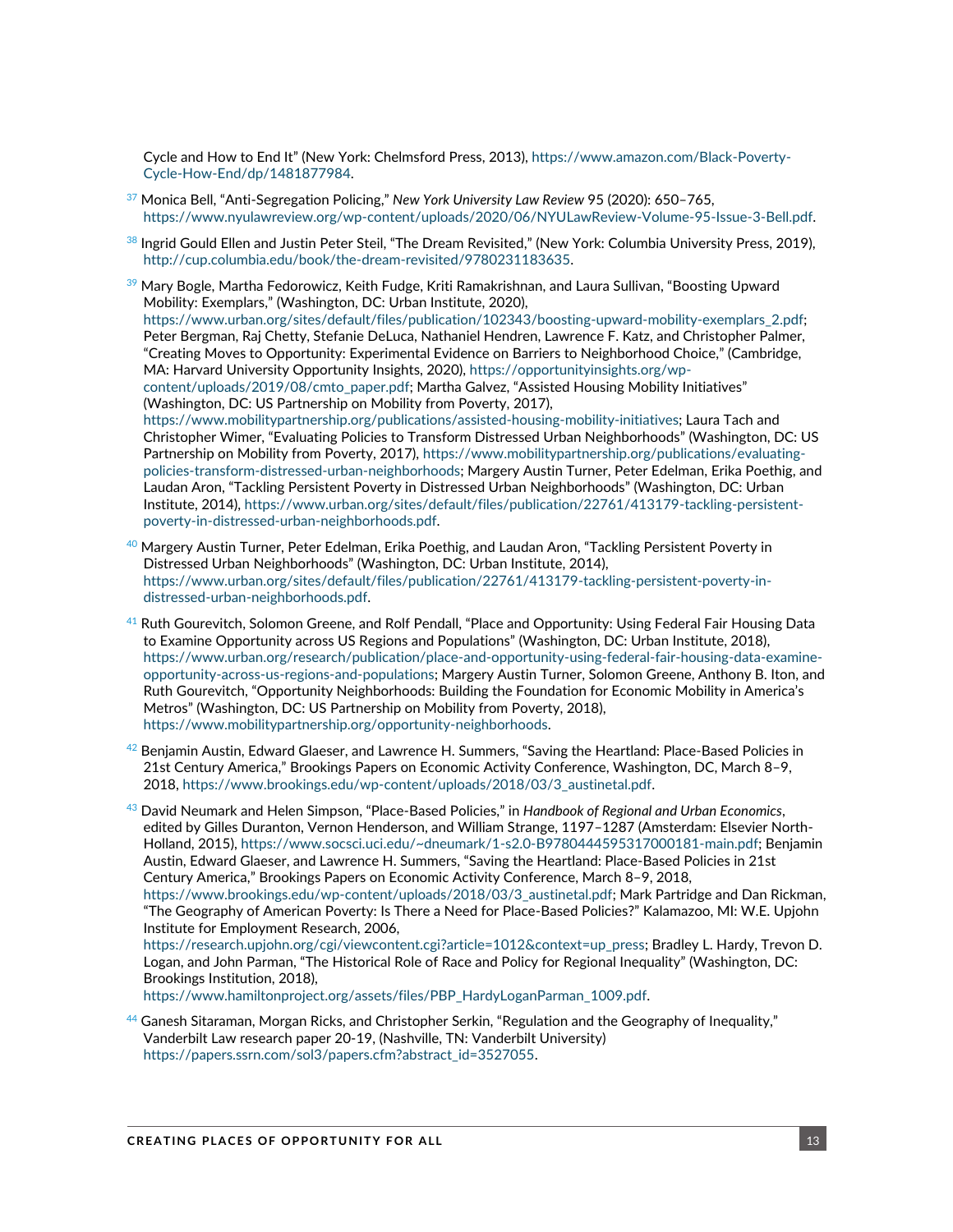- $^{45}$  Dolores Acevedo-Garcia, Clemens Noelke, and Nancy McArdle, "The Geography of Child Opportunity: Why Neighborhoods Matter for Equity" (Waltham, MA: Brandeis University, 2020), [http://www.diversitydatakids.org/sites/default/files/file/ddk\\_the-geography-of-child](http://www.diversitydatakids.org/sites/default/files/file/ddk_the-geography-of-child-opportunity_2020v2_0.pdf)[opportunity\\_2020v2\\_0.pdf.](http://www.diversitydatakids.org/sites/default/files/file/ddk_the-geography-of-child-opportunity_2020v2_0.pdf)
- $^{46}$  Gregory Acs, Rolf Pendall, Mark Treskon and Amy Khare, "The Cost of Segregation," Urban Institute, March 29, 2017[, https://www.urban.org/research/publication/cost-segregation;](https://www.urban.org/research/publication/cost-segregation) Raj Chetty, Nathaniel Hendren, Maggie Jones, and Sonya Porter, "Race and Economic Opportunity in the United States: An Intergenerational Perspective" (Washington, DC: US Census Bureau, 2018), [http://www.equality-of](http://www.equality-of-opportunity.org/assets/documents/race_paper.pdf)[opportunity.org/assets/documents/race\\_paper.pdf.](http://www.equality-of-opportunity.org/assets/documents/race_paper.pdf)

# About the Authors

**Solomon Greene** is a senior fellow in the Research to Action Lab and the Metropolitan Housing and Communities Policy Center at the Urban Institute. His research focuses on how land-use and housing policy can improve access to opportunity and how data and technology can support inclusive urban development.

Before joining Urban, Greene was a senior adviser at the US Department of Housing and Urban Development (HUD), where he helped develop federal regulation to reduce residential segregation and promote regional housing opportunities. He was also HUD's principal adviser on the United Nations process for setting global sustainable development goals. Before that, Greene was a senior program officer at the Open Society Foundations, where he managed grants and programs on affordable housing, community development, and fair access to credit. Greene received his BA from Stanford University, his MCP from the University of California, Berkeley, and his JD from Yale Law School.

**Margery Turner** is an Institute fellow at the Urban Institute, focusing on new research and policy programs. She previously served 10 years as Urban's senior vice president for program planning and management and 11 years as director of the Metropolitan Housing and Communities Policy Center. A nationally recognized expert on urban policy and neighborhood issues, Turner has analyzed issues of residential location, racial and ethnic discrimination and its contribution to neighborhood segregation and inequality, and the role of housing policies in promoting residential mobility and location choice. Among her recent publications is the book Public Housing and the Legacy of Segregation.

Before joining Urban, Turner served as deputy assistant secretary for research at the US Department of Housing and Urban Development (HUD) from 1993 through 1996, focusing HUD's research agenda on the problems of racial discrimination, concentrated poverty, and economic opportunity in America's metropolitan areas. During her tenure, HUD's research office launched three major social science demonstration projects to test different strategies for helping families from distressed inner-city neighborhoods gain access to opportunities through employment and education. Turner has a BA in political science from Cornell University and an MA in urban and regional planning from the George Washington University.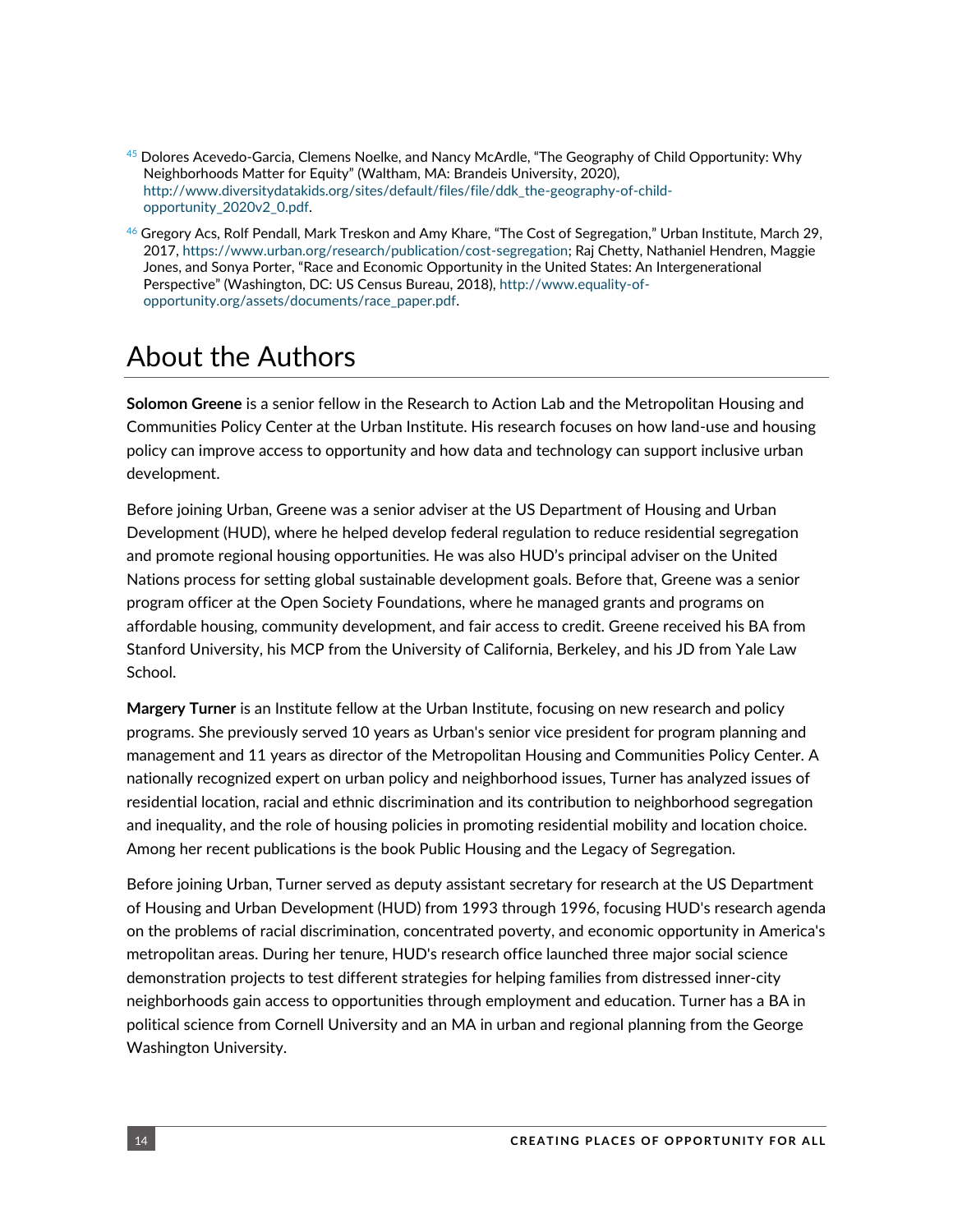**Chantel M. Rush** is managing director of the Kresge Foundation's American Cities Program. Her work advances the foundation's efforts to catalyze more effective community and economic development practice that expands opportunities for people with low incomes in American cities.

Rush manages Kresge's American Cities Program grantmaking to support knowledge exchange among community development practitioners; national community development intermediaries; innovative and scalable community development solutions; pioneering research; and city-based dialogues aimed at promoting effective practice and policy. Rush also stewards the foundation's place-based work in Memphis, Tennessee, and New Orleans, Louisiana. Before joining Kresge, Rush served as senior analyst of global strategy and business development at Gap Inc. She started her career in management consulting, where her responsibilities included advising both corporate and private equity clients.

A native of Orange County, California, Rush earned bachelor's degrees in international relations and Spanish language from Stanford University and a master's degree in business administration from Harvard Business School. Chantel serves on the boards of the National Housing Law Project, the Greater New Orleans Funders Network, and Signal-Return.